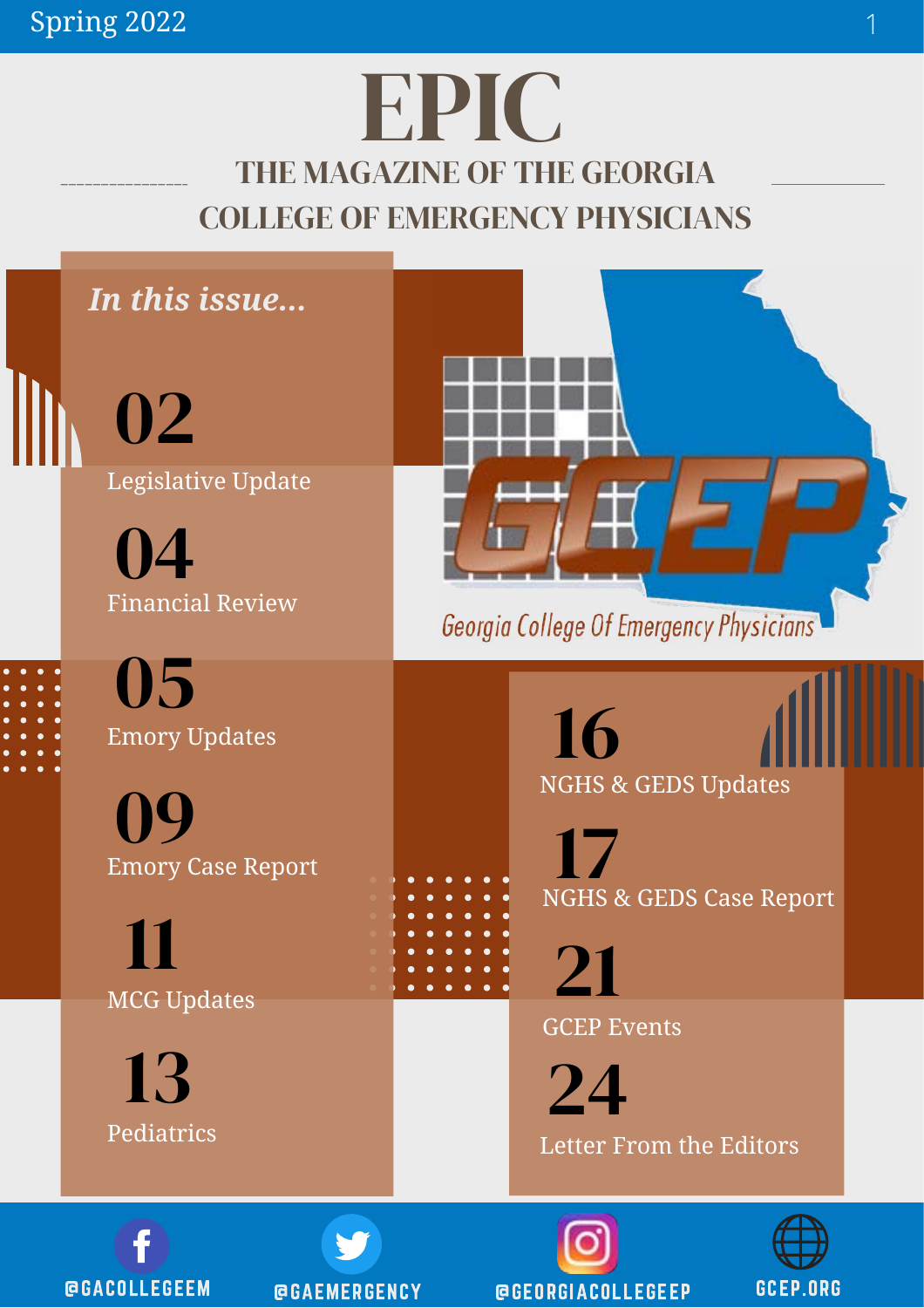# 2022 BILL REVIEW SUMMARY

*provided by Travis Lindley & Devin Krecl, Capitol Strategy Group, LLC* 

THE FOLLOWING NOTABLE BILLS THAT WERE PASSED IN THE RESPECTIVE CHAMBERS AND HAVE BECOME LAW. THE GOVERNORS BILL REVIEW PERIOD BEGAN TUESDAY, APRIL 5TH AND ENDED ON SUNDAY, MAY 15TH. AS A REMINDER, ALL BILLS TAKE EFFECT JULY 1ST, 2022 UNLESS OTHERWISE SPECIFIED IN THE BILL.



capitol watch

#### **Fiscal Year 2023 Budget**

The \$30.2 billion budget funds state operations, beginning on July 1, 2022. Additional dollars for mental health services and schools were top of the list including a \$2,000 pay raise for teachers.

#### **2022 Senate Signed Legislation**

#### *GCEP Priority Legislation*

• HB 1324 - Rep. Beth Camp Prudent Lay Person

Clarifies that the prudent layperson standard is not affected by the diagnoses given as it relates to insurance coverage. This legislation now includes mental health coverage.

• SB 566 - Sen. Dean Burke, MD - Surprise Billing Consumer Protection Act Adds clarifying language to the current Surprise Billing law a medical or traumatic condition includes a mental health condition or substance use disorder in emergency medical services including post-stabilization services.

*Additional House of Medicine Legislation* • SB 341 - Sen. Kay Kirkpatrick, MD - Prior Authorization Provides guidelines for the prior authorization of a prescribed medication for chronic conditions

requiring ongoing medication therapy under certain circumstances.

• SB 496 - Sen. Dean Burke, MD - Pregnant Female Death Unattended by a Physician Seeks to require a medical examiner's inquiry after the death of a pregnant woman or a woman who was pregnant within 365 days prior to such female's death and would also define the term "unattended by a physician" for the purposes of medical examiner's inquiry as a patient who has not been seen by a physician within 180 days prior to death.

• SB 573 - Sen. Matt Brass - Surgical Smoke Evacuation Systems Requires hospitals and ambulatory surgical centers to adopt policies to reduce exposure to surgical smoke during surgical procedures to protect patients and health care workers from the hazards of surgical smoke.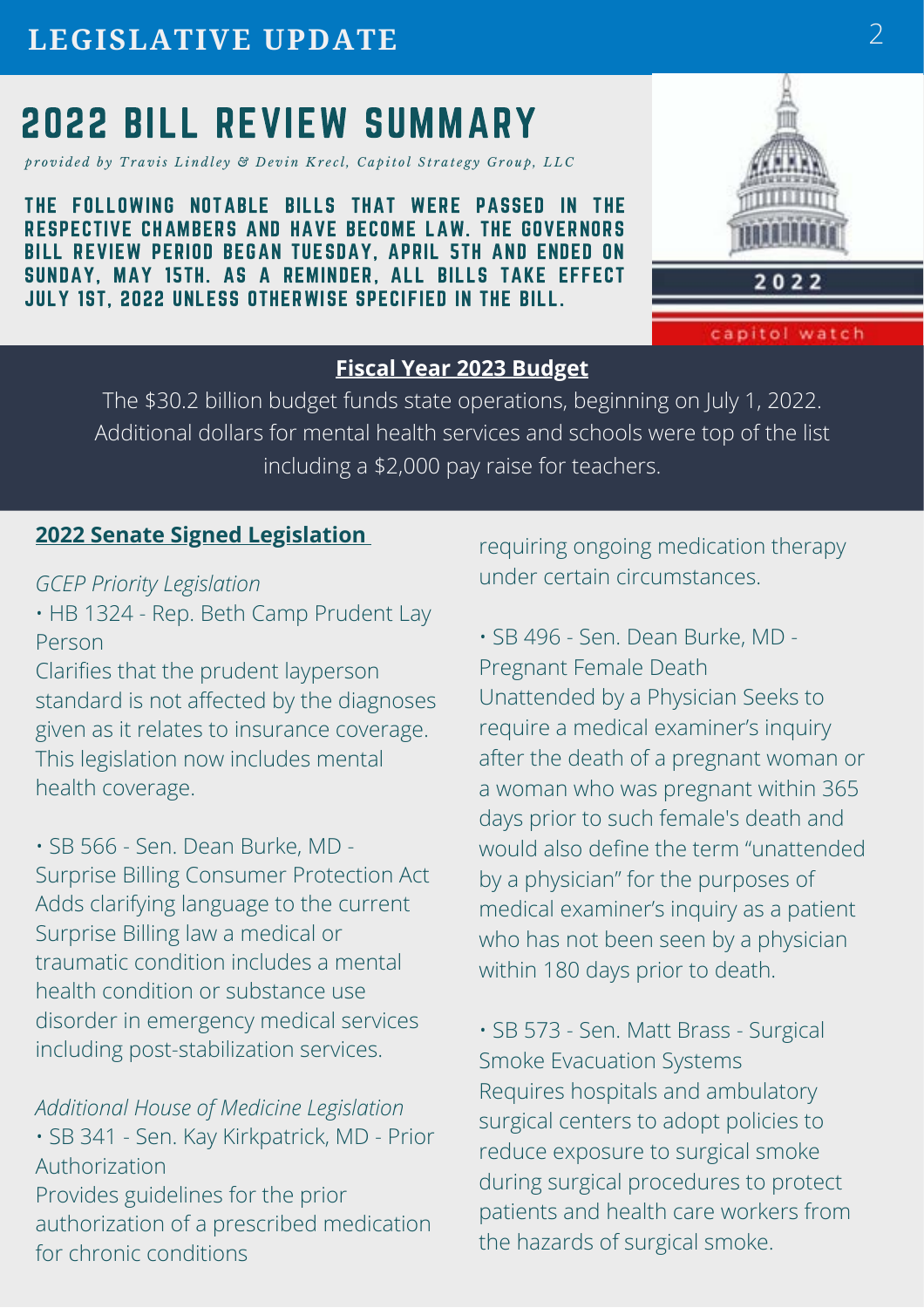• HB 1355 - Rep. Katie Dempsey - Childhood Lead Exposure Control Act Updates provisions to comport with nationally recognized guidelines, revise provisions relating to abatement of lead poisoning hazards, and to expand written advisement requirements.

• HB 1013 - Speaker David Ralston - Mental Health Parity and Reform This extensive bill includes state mental health parity monitoring for private insurers, Medicaid managed care plans, and the State Health Benefit Plan, a requirement to offer mental health services by state-regulated insurance carriers. Additionally, HB 1013 would also forgive student loans for mental health providers who work in underserved areas of the state and take other steps to improve care (provisions related to workforce development, involuntary commitment, mental health and data collection).

• HB 1276 - Rep. Lee Hawkins - State Health Benefit Plan Transparency Requires that biannual updates will be made on the Department of Community Health website about the types of providers, county level data, hospital utilization, membership enrollment, prescription drug spending data, longterm care data, and other pieces of information.

This will allow individuals to better know what is available and what are the gaps for Medicaid, PeachCare, and State Health Benefit Plan programs

• HB 1304 - Rep. Lee Hawkins - Georgia Caregivers Act Require that hospitals provide patients the opportunity to identify lay caregivers and provide that inability to contact lay caregivers shall not affect the medical care or appropriate discharge of the patient.

#### **Expected 2023 Legislation**

We anticipate the following legislation to be introduced in the 2023 session and will be monitoring all pre-filings as we move into Summer and Fall.

- · Death Certificates
- Certificate of Need
- Network Adequacy

#### **Insurance/Billing Issues**

If you experience any issues related to billing, please reach out to Devin at devin@capitolstrategy.us. Please include all pertinent details, and redacted PHI so they we can best determine the state agency to reach out to.

Government Affairs Team Travis Lindley (404) 886-5058 Devin Krecl (770) 655 -9545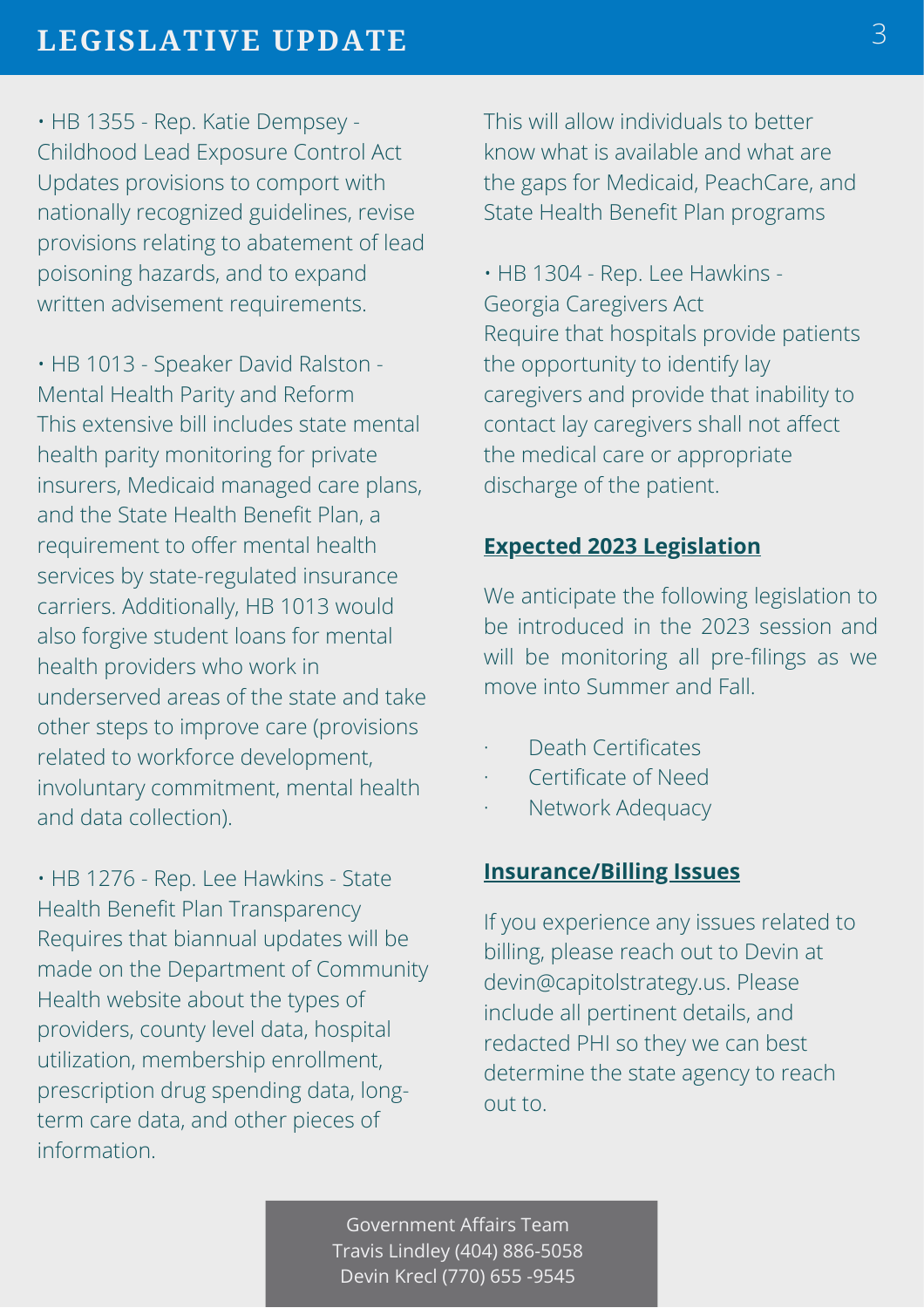# Spring 2022 THE GENFI UPDATE

What is the Pass Through Entity Level Tax?



## Federally Deducting State Taxes Via Your Entity

The Problem; the 2017 Tax Cuts and Jobs Act (TCJA) created a \$10,000 federal cap placed on deducting state and local taxes (SALT).

The Solution; the pass-through entity-level tax election (PTE). This IRS workaround allows eligible pass-through entities to deduct state taxes at the entity level for federal tax purposes, while providing a credit or income exclusion to the entity owners for state income tax purposes.

Currently there are 25 states that have enacted PTE, including states like GA, NC, and AZ that have implemented it in 2022.

#### **Basic Example:**

- Independent contractor EM physician
- Income \$350k paid via PLLC (taxed as an S-corp)
- · State tax 5.25% \$18,375, paid by PLLC
- · \$18,375 deducted at federal 25% \$4,600 tax savings

#### Bottom Line:

Many independent contractor physicians file Schedule-C instead of utilizing an entity and running payroll. With this newly enacted PTE, it might be time to reconsider.

#### Get in Touch:

- · Ben Yin, MBA
- Ben@GenerationMD.com | 678-595-5555 (cell)
- · GenerationMD.com

Benjamin Yin is a Financial Adviser offering investment advisory services through Eagle Strategies, LLC, a Registered Investment Adviser. Registered Representative offering securities through NYLIFE Securities LLC (member FINRA/SIPC), a Liomsed Insurance Agency. Generational Financial Partners, LLC is not owned or operated by Eagle Strategies or its affiliates. Cenerational Financial Partners LLC does not provide tax or accounting advice, please consult your tax professional.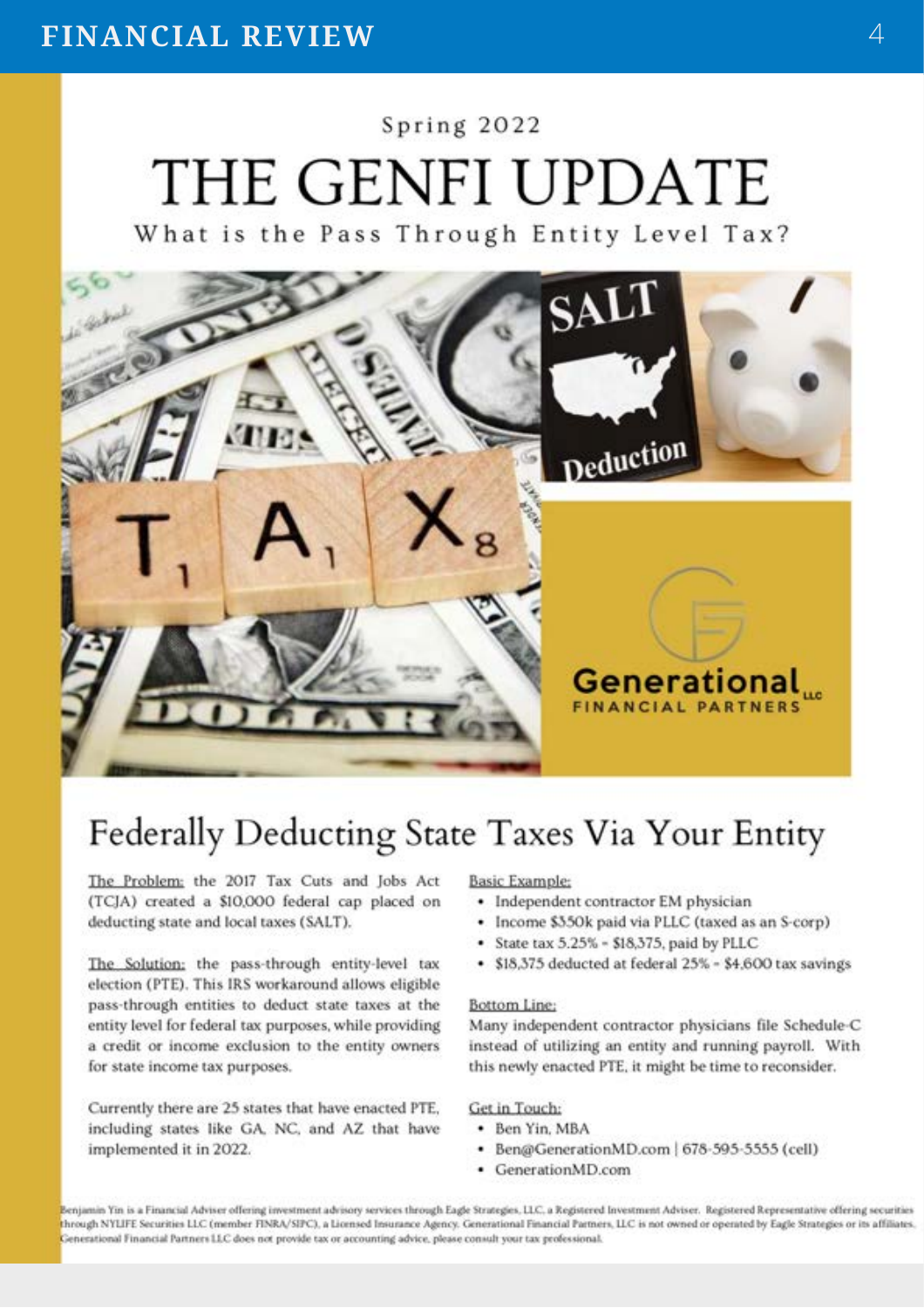## EMORY UNIVERSITY SCHOOL OF MEDICINE DEPARTMENT OF EMERGENCY MEDICINE

Before we jump into the Emory EM updates, we would like to extend a thank you and congratulations to GCEP's new EPIC Editors, Melissa Piotrowski and Brad Golden. We look forward to working with you and appreciate all you and Lauren Reagan do to help keep everyone informed.

## WELCOMING THE EMORY EM RESIDENCY CLASS OF 2025

The Class of 2025 is 19 strong and outstanding. They hail from across the United States and represent a global view. We are so very proud of their accomplishments prior to coming to Emory and look forward to all they will do and become in residency.

**Emory University** 

Emergency Medicine Residency Program

Class of 2025



Rohit Anand Case Western Reserve

Ummin



**Danielle Andrews** Loyola University Chicago Stritch



Cassidy Cuntogham wariny of New England College of **Ostepathic Medicine** 



Kellie LeVine **Tane Western Reserve** University School of Medicine



**Sumeet Dixit** Kelly (McKenzie) Eakin Rush Medical College of Stanford Linnersity<br>School of Medicine Rash University Moltal Center



**@GACOLLEGEEM** 

Rachel MacAskill James Mwangi Baylor College of Medicine Mehavry Medical College



**Emily Geyer** Ohio State University **College of Medicine** 

**@GAEMERGENCY** 







Curtis (Brooks) Reiber Virginia Commonwealth University Sebool of Medicine



Khiem Hoang **University of Texas South** Medical Center at Dallas Southwestern Medical Sche



Tehnin University of Molicel Science **Brown Lleinersity** 

**@GEORGIACOLLEGEEP** 



Antonio Jackson



School of Medicine



Garrett Wallace Emory University<br>School of Medicine















5

Ester Bhebhe Medical College of Georgia at





Kieran Kristensen Enary University School of Medicine

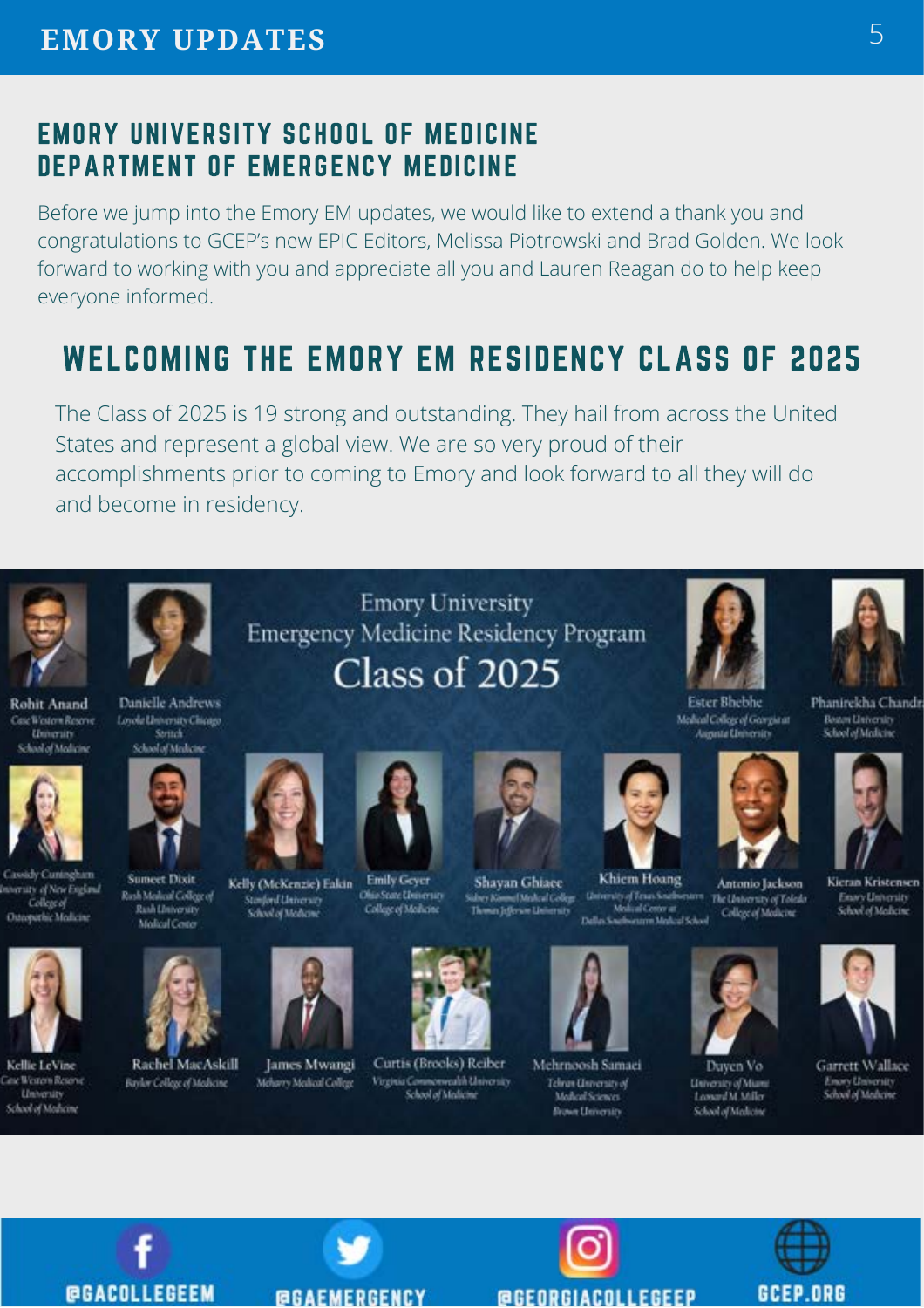## ACGME AWARDS AND RE-ACCREDITATIONS

In 2021, Emory EM was honored to be a recipient of the inaugural Accreditation Council for Graduate Medical Education (ACGME) Diversity and Inclusion Award for residency programs. This national recognition highlights the commitment and passion the Emory Emergency Medicine team brings to equity and inclusion- cornerstones of the Department. Dr. Melissa White, Program Director of the Emory EM Residency and an alumna of the program, said, "We have consistently been able to recruit, engage, promote, and place a richly diverse residency, and while we are proud of this progress, we remain humble as we continue to listen and engage our partners to further the cause of equity and inclusion in medicine." The Morehouse School of Medicine received the related ACGME institutional award for diversity.

AGME also recently re-accredited the Residency Program and awarded re-accreditation with commendation to the EMS and Medical Toxicology Fellowships.

Of note, Emory EM's Ultrasound Fellowship Program was one of the first programs to receive formal accreditation from the [Emergency Ultrasound Accreditation Council](https://eufacouncil.org/) [\(EUFAC\).](https://eufacouncil.org/) Fellows graduating from the Emory EM program will now be able to train for the focused practice designation (FPD) of Advanced Emergency Medicine Ultrasound from the American Board of Emergency Medicine.

## EMORY SCHOOL OF MEDICINE CHIEF DIVERSITY AND INCLUSION OFFICER

Dr. Sheryl Heron from the EM team has been named Chief Diversity and Inclusion Officer for the School of Medicine. Dean Vikas Sukhatme said, "As a leader of the SOM's diversity, equity and inclusion initiatives, Heron will drive progress toward our institutional goals by focusing on several areas, including program and policy development, awareness and education, research, and partnerships and engagement. She will also partner with our education leaders to support diversity, equity, inclusion and anti-racism efforts across pipeline programs, prospective learners and current learners in addition to faculty and staff."

## WHITE HOUSE OFFICE OF PUBLIC ENGAGEMENT ROUNDTABLES

The Emory EM team is proud to have two physicians participating in White House Office of Public Engagement Roundtables:

· Dr. Jamaji Nwanaji-Enwerem, an Emory EM Residency Intern, has joined the Clinician Innovators Roundtables Series

· Dr. Monique Smith, leader of Emory EM's [Health DesignED,](https://www.emoryhealthdesigned.com/) is participating in the Leaders in Health Equity Roundtable Series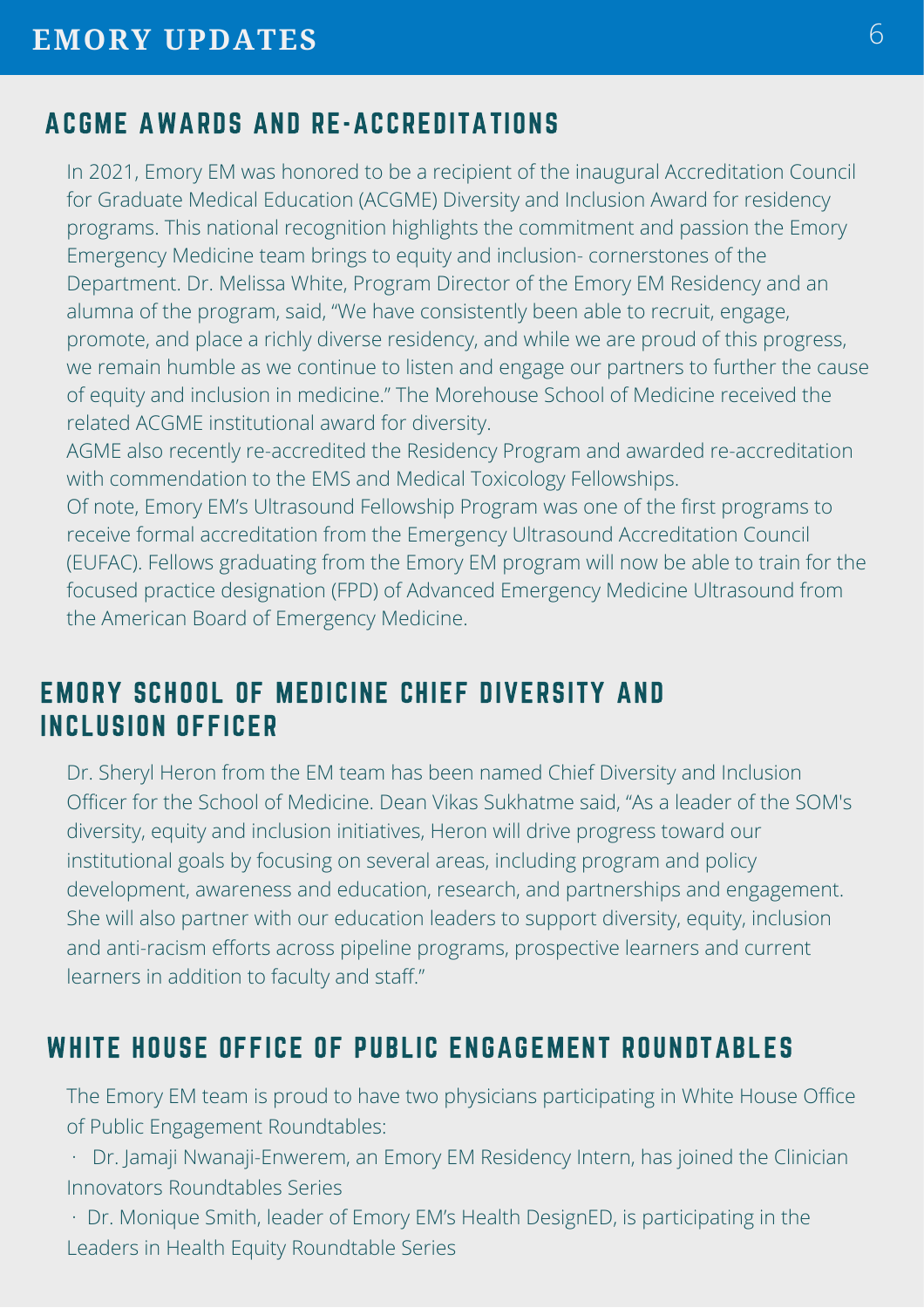## RECENT PROMOTIONS

· Drs. Nicole Franks and Ziad Kazzi will be full Professors in September 2022

· Drs. Megan Henn, Lauren Hudak, Kristen Moore, and Anna Yaffee have been promoted to Associate Professors as of September 1, 2022

Jocelyn Montgomery is the new Chief Advanced Practice Provider of Emergency Medicine for the Emory hospitals

Dr. Nataisia Terry recently became the Medical Director for Emory EM at Emory University Hospital Midtown

## 3 NEW BOARD CERTIFICATIONS

Dr. Joe Carpenter is now triple boarded in EM, Med Tox, and Addiction Medicine! The American Board of Preventive Medicine recently announced his certification in Addiction Medicine

Dr. Michael Carr passed ABEM's EMS board exam

· Drs. Josh Guttman, Gregg Helland, Usama Khalid, Liang Liu, Laura Oh, and Lekha Shah received ABEM's Focused Practice Designation in Advanced Emergency Medicine Ultrasonography

#### EDUCATION AWARD

Dr. Jeffrey Siegelman received the CORD Academy Award Distinguished Educator for Teaching and Evaluation

## BOARD APPOINTMENTS

Dr. Michelle Lall will be serving on the SAEM Board for a second 3-year term as a Member-at-Large

· Dr. Liang Liu was elected to the AEUS Board as Treasurer and will be installed at SAEM22

Dr. Taylor Stavely was elected as AWAEM's VP of Membership

· Dr. Amy Zeidan was elected as AWAEM's VP for Communications

Dr. Monique Smith is joining the Aspen Global Innovators Group 20022 class of the Health Communities Fellowship

## 2 NEW GRANTS

· Emory EM is leading a Regional Disaster Health Response System (RDHRS). The U.S. Department of Health and Human Services' Office of the Assistant Secretary for Preparedness and Response (ASPR) has awarded Emory University a \$3 million cooperative agreement to lead the RDHRS. The Emory-based site is the fourth site designated by ASPR to develop a regional healthcare response approach to disasters. Emory University will lead a team of collaborators from the Georgia Department of Public Health, Augusta University, and the University of Georgia for the most recently designated RDHRS. The RDHRS aims to improve medical surge and clinical specialty care – including trauma, burn, communicable diseases, radiation injury and other specialty care – during a national emergency, improve statewide and regional situational awareness, and develop metrics for the region's capabilities to save more lives. Link to Emory's News Center Story [here.](https://news.emory.edu/stories/2021/10/aspr_regional_disaster_health_response_system/index.html) The news release from the U.S. Department of Health and Human Services can be found [here](https://www.phe.gov/Preparedness/news/Pages/fourth-RDHRS.aspx).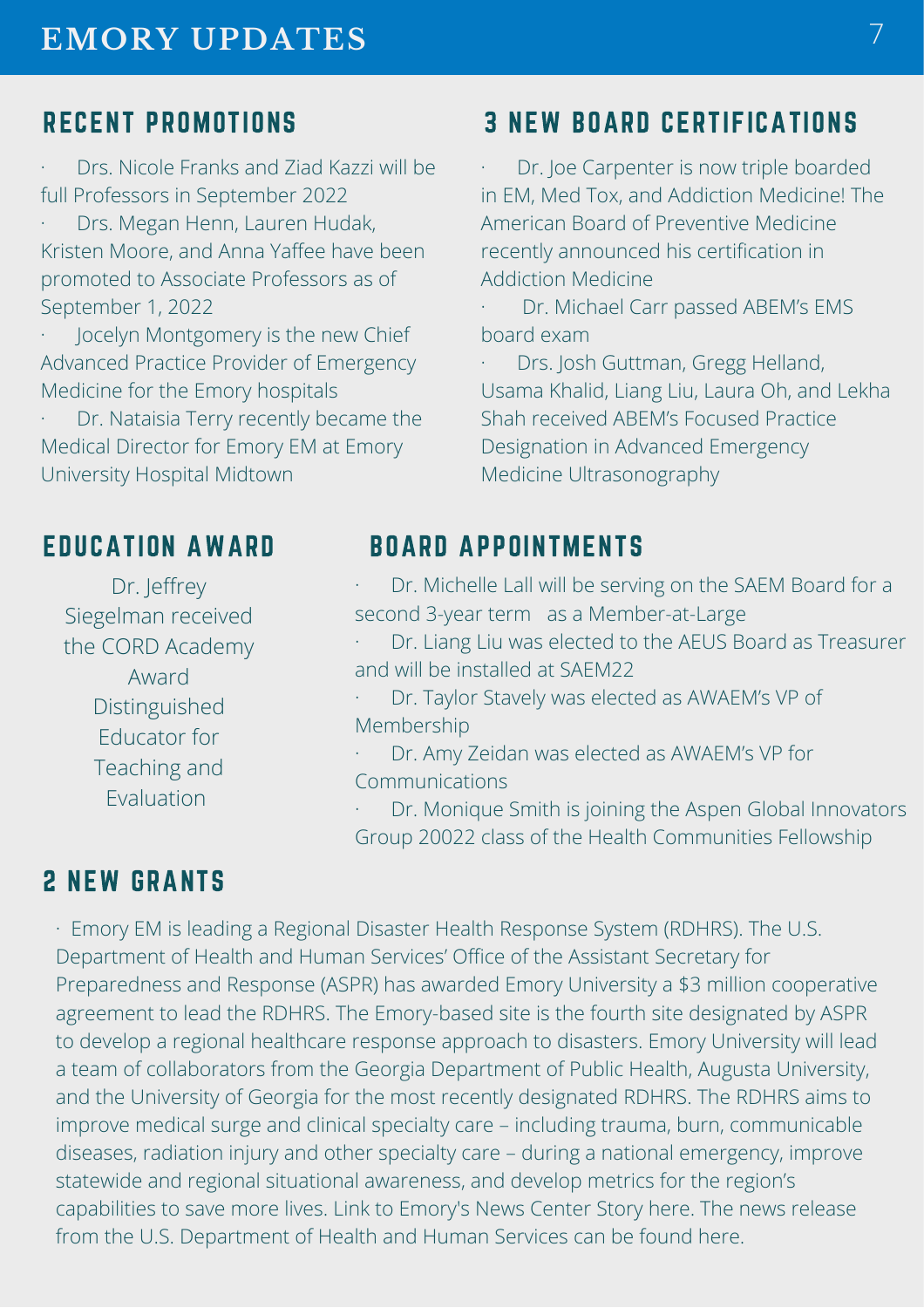## 2 NEW GRANTS CONT'D

· The Health Resources and Services Administration (HRSA) awarded [Emory Rural Tele-](https://med.emory.edu/departments/emergency-medicine/sections/prehospital-disaster/community-impact/emory-rural-tele-ems-network.html)[EMS Network \(ER-TEMS\)](https://med.emory.edu/departments/emergency-medicine/sections/prehospital-disaster/community-impact/emory-rural-tele-ems-network.html) a \$1.2 million grant over four years. With this grant, Georgians in 13 rural counties who need emergency medical care will have access to Emory Emergency Medicine doctors and specialists even before they reach a local hospital. The program kicked-off in Randolph County in April 2021

## INTERNATIONAL ACCOMPLISHMENTS

· Dr. Ziad Kazzi is leading the second Medical Toxicology Course for a Pakistan Indus Health EM program

· Dr. Yuko Nakajima is the newly Elected President of Doctors Without Borders (MSF) Japan. She is safely back in Tokyo after seven weeks in Mosul, Iraq. You can read the news releas[e here](https://cm-email-assets.s3.amazonaws.com/images/ContactMonkey-User-PczbCfC8VEOyIH13mlyOJ0WdRlIWPA5zlVo3CVyMqjyngUdgchkd53Ee457PxHub870z39sThB35DfXqrORqh6i2o57OzBIKZybse9B2Wpu385ixtnW5Syf5vvjJnonJ/News%20Release%20Dr.%20Yuko%20Nakajima.pdf)

· Dr. Kazzi organized a fundraiser to support the Ukrainian people. The team raised \$1030 and donations went to the [International Rescue Committee](https://nam11.safelinks.protection.outlook.com/?url=https%3A%2F%2Fcontactmonkey.com%2Fapi%2Fv1%2Ftracker%3Fcm_session%3De0f2bd53-ca9f-47c1-a31d-123cdb48573a%26cs%3D7bb5a313-2140-49ef-9e76-fc58a4fbce68%26cm_type%3Dlink%26cm_link%3Df84b602c-dd03-42f6-a32c-f2f0c7b24ce4%26cm_destination%3Dhttps%3A%2F%2Fwww.rescue.org&data=04%7C01%7Cbarbara.voss%40emory.edu%7C7546eb58ac79428fc2d708da08d21fad%7Ce004fb9cb0a4424fbcd0322606d5df38%7C0%7C0%7C637831996257005515%7CUnknown%7CTWFpbGZsb3d8eyJWIjoiMC4wLjAwMDAiLCJQIjoiV2luMzIiLCJBTiI6Ik1haWwiLCJXVCI6Mn0%3D%7C3000&sdata=%2FTRU0KNk8LnMim8%2BaN0HcjUO%2FcbNzZymxAXT%2BAmZphs%3D&reserved=0)

· Dr. Anna Yaffee is now working with Emory's Global Health and Equity Office as the Director of Global Health Education

THE EMORY EM TEAM HAS SO MUCH TO BE THANKFUL FOR AS WE REFLECT ON ALL THE ACCOMPLISHMENTS THE TEAM HAS WORKED HARD TO ACHIEVE EVEN IN THE MIDST OF THE PANDEMIC. WE ARE LOOKING FORWARD TO WELCOMING THE RESIDENCY INTERNS IN JULY AND ENJOYING SUMMER DAYS AND EVENTS (INCLUDING THE PEACHTREE ROAD RACE) WITH THE ENTIRE TEAM.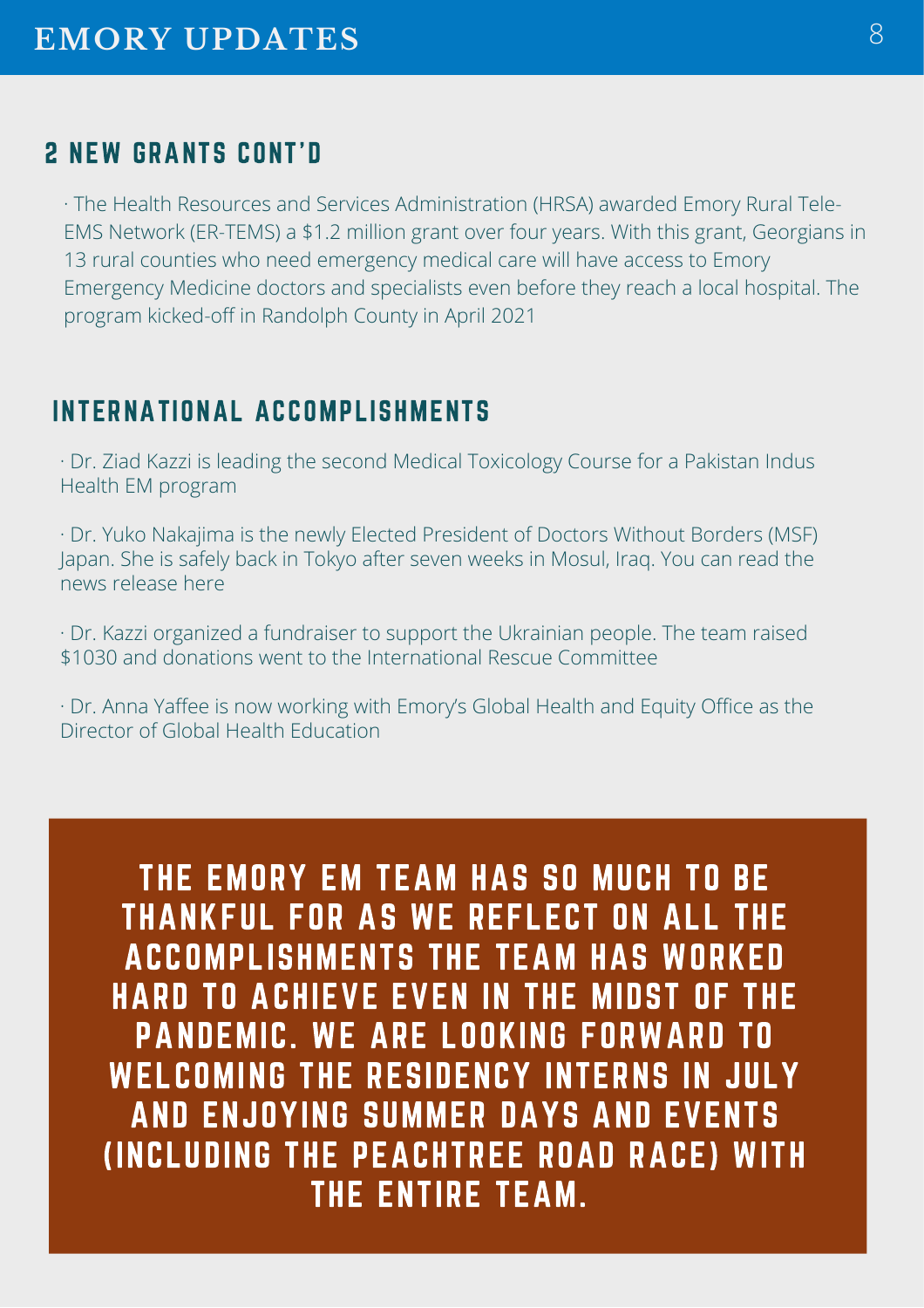#### AN UNEXPECTED CAUSE OF ALTERED MENTAL STATUS

Heather Farthing, MD/MPH PGY-2 Emory Emergency Medicine

#### **Introduction**

During resuscitation, EM physicians can rely on the ABCDE's to guide initial management. After airway, breathing, circulation and disability have been addressed, E - for exposure - can provide crucial information to guide subsequent diagnosis and treatment, and allow for the early inclusion of subspecialists. In this case, removing the socks from a critically ill patient with acute onset of coma and shock elucidated his life-threatening diagnosis despite a broad differential.

#### **Case Presentation**

A 57-year-old previously healthy man who was last seen at baseline by family 2 hours prior to presentation arrived via flight after being found unresponsive. He was brought to the resuscitation bay with GCS of 3T, with an ETT in place and norepinephrine infusing via peripheral IV at 4 mcg/minute. No sedation had been necessary. Initial vital signs included a HR of 69, BP hypotensive at 59/45, etCO2 33, SpO2 100% on FiO2 100%, Temp 33.2'C. The patient was exposed. Initial exam noted no evidence of external trauma, bilateral breath sounds, normal heart sounds, soft abdomen, and a stable pelvis. After removing the patient's socks, a 6 cm, erythematous, foul-smelling wound overlying the right midfoot was appreciated (Figure 1). Family was reached via telephone; they stated that the patient had no medical problems. Recently, however, he had been experiencing urinary urgency to the extent that he had started using his grandmother's adult diapers. He had last been seen 2 hours prior to presentation awake, alert, oriented and at his mental status baseline. He had not been complaining of additional illness.

The differential for this patient was broad and included posterior circulation stroke and intracranial hemorrhage. In terms of rapid onset of hemodynamic compromise, we considered cardiogenic shock from large PE or ACS, distributive shock from sepsis, and vital sign derangement from ingestion. Given the wound on his foot, we were also concerned for lifethreatening necrotizing soft tissue infection. Early interventions included active rewarming, 30cc/kg fluid resuscitation with LR, vancomycin, zosyn, and

clindamycin for antibiotic coverage, up-titration of norepinephrine to a MAP goal of 65, and addition of fentanyl infusion for sedation. Bedside point-of-care VBG demonstrated a pH of 6.93, base excess of -20, CO2 of 14. POCT glucose was 570. Surgery was consulted prior to imaging, and CT brain, chest, abdomen, pelvis and foot/ankle were obtained with contrast. CT (Figure 2, 3) demonstrated "extensive subcutaneous gas throughout the fascial planes of the proximal left lower extremity which tracks superiorly of the gluteus muscles and the retroperitoneal compartments on the left, with gas extending to involve the posterior border of the pancreas and the pararenal space as well as mildly into the mediastinum. Gas extends superiorly along the left chest wall both anteriorly and posteriorly and into the neck. Given the extent of the gas in the lack of obvious penetrating injury, findings are highly concerning for necrotizing fasciitis." Formal labs returned with leukocytosis to 32.6 with left shift, anemia to 10.7, lactic acidosis to 7.2. Chemistry returned with hyponatremia to 126, normal potassium, Scr elevation to 2.7, anion gap of 31. Glucose returned at 620 with a beta-hydroxybutyrate of 10.6. Insulin infusion was started as these findings were consistent with DKA.

The surgical team offered operative debridement to family; however, given the extent of disease (from the foot to the base of the skull), the surgery would have been intensive and the prognosis exceedingly poor. Ultimately the family decided that surgery would not have been in keeping with the wishes of the patient but requested continued medical care. He was admitted to the medical ICU and passed away a few hours later.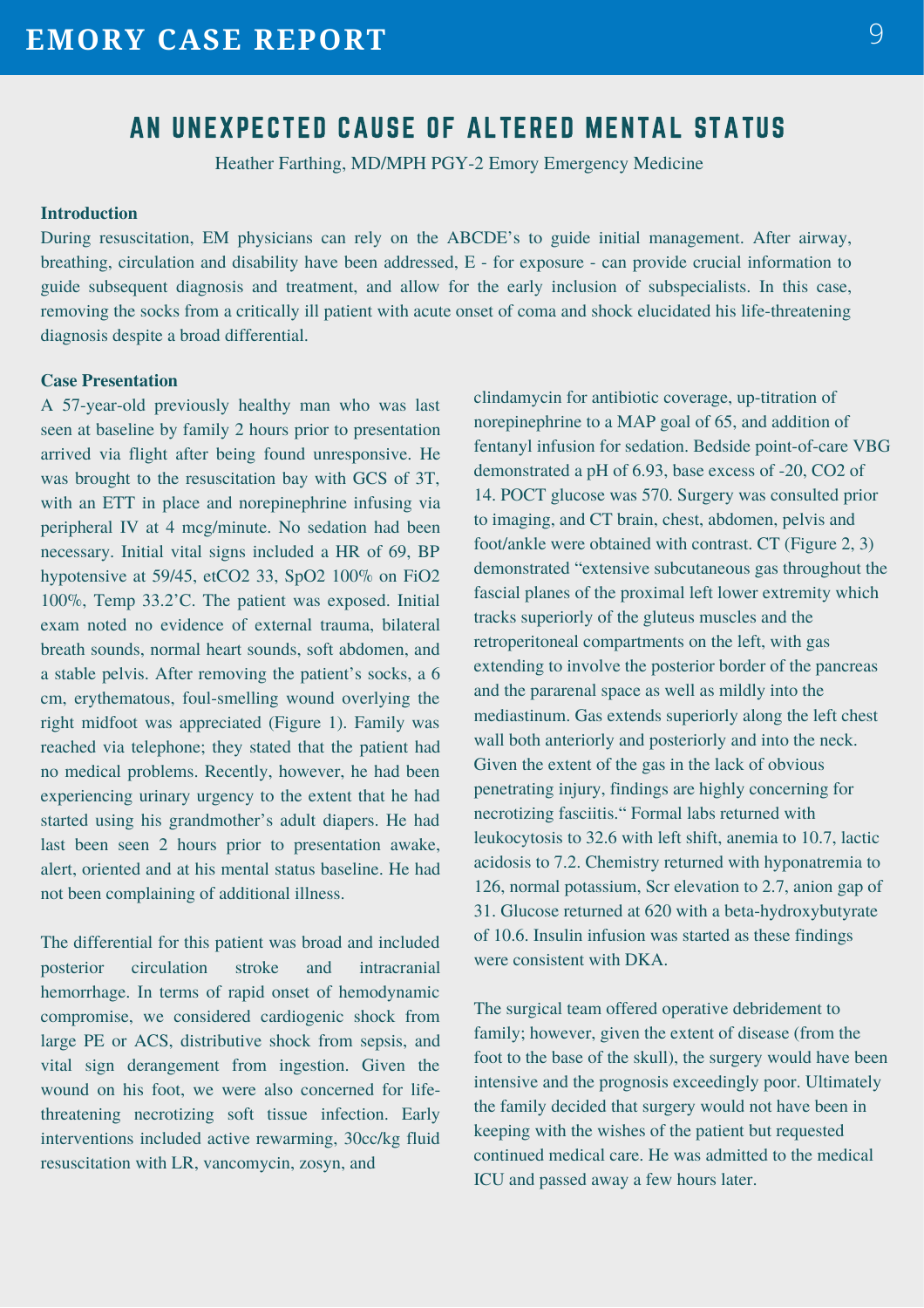#### **Learning Points**

- Expose all critically ill patients
- NSTI are rare but deadly and should be considered in cases of rapid-onset shock
- Most NSTI do not produce subcutaneous gas
- Add clindamycin to suppress M-protein production from GAS
- Some NSTI do not require an entry point and can occur at the site of a bruise

#### References

1. [Hakkarainen TW, Kopari NM, Pham TN, Evans HL. Necrotizing soft tissue infections: review and current concepts in treatment, systems of care, and outcomes. Curr](http://paperpile.com/b/Pc3kAB/o34T) [Probl Surg. 2014;51: 344–362.](http://paperpile.com/b/Pc3kAB/o34T)

- 2. [Tso DK, Singh AK. Necrotizing fasciitis of the lower extremity: imaging pearls and pitfalls. Br J Radiol. 2018;91: 20180093.](http://paperpile.com/b/Pc3kAB/2na2)
- 3. [Wong C-H, Khin L-W, Heng K-S, Tan K-C, Low C-O. The LRINEC \(Laboratory Risk Indicator for Necrotizing Fasciitis\) score: A tool for distinguishing necrotizing](http://paperpile.com/b/Pc3kAB/uU7w) [fasciitis from other soft tissue infections\\*. Critical Care Medicine. 2004. pp. 1535–1541. doi:](http://paperpile.com/b/Pc3kAB/uU7w)[10.1097/01.ccm.0000129486.35458.7d](http://dx.doi.org/10.1097/01.ccm.0000129486.35458.7d)
- 4. [Stevens DL, Bisno AL, Chambers HF, Patchen Dellinger E, Goldstein EJC, Gorbach SL, et al. Practice Guidelines for the Diagnosis and Management of Skin and Soft](http://paperpile.com/b/Pc3kAB/RwyR) [Tissue Infections: 2014 Update by the Infectious Diseases Society of America. Clinical Infectious Diseases. 2014. pp. e10–e52. doi:](http://paperpile.com/b/Pc3kAB/RwyR)[10.1093/cid/ciu296](http://dx.doi.org/10.1093/cid/ciu296)

5. [Pasternack MS, Swartz MN. Cellulitis, Necrotizing Fasciitis, and Subcutaneous Tissue Infections. Mandell, Douglas, and Bennett's Principles and Practice of Infectious](http://paperpile.com/b/Pc3kAB/7Dv9) [Diseases. 2015. pp. 1194–1215.e3. doi:](http://paperpile.com/b/Pc3kAB/7Dv9)[10.1016/b978-1-4557-4801-3.00095-3](http://dx.doi.org/10.1016/b978-1-4557-4801-3.00095-3)





Figure 1: image of the only appreciable wound, patient's left foot



Figure 2: CT chest, abdomen and pelvis with IV contrast: Subcutaneous gas is visible (black) in the patient's left hip, tracking superiorly of the gluteus muscles and the retroperitoneal compartments on the left. It is also appreciable in the mediastinum (chest CT).



Figure 3: CT c-spine without contrast: There is extensive subcutaneous gas tracking throughout the lower chest and extending up the soft tissues of the left neck.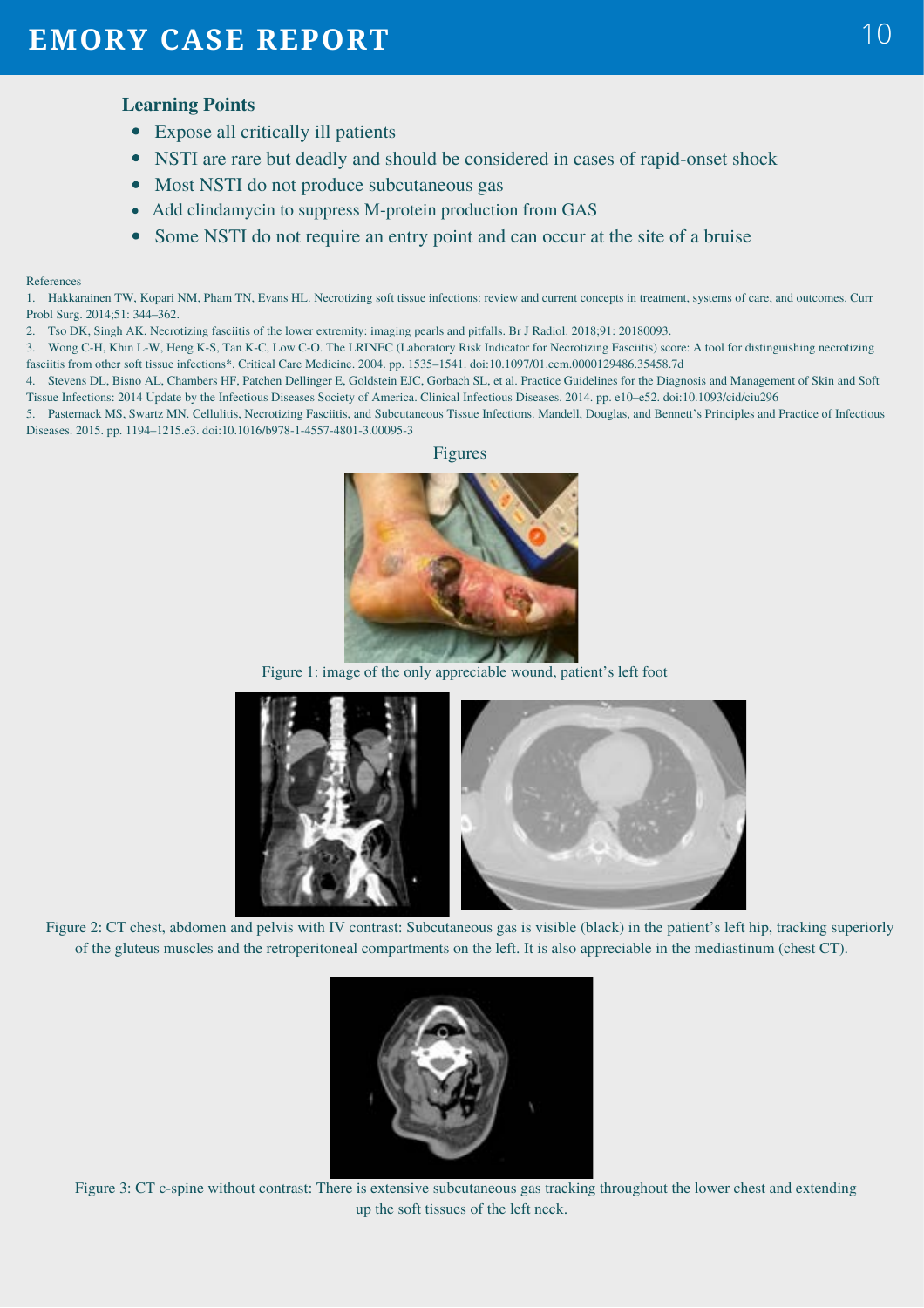## **Medical College of Georgia Pediatric Emergency Medicine Fellowship Updates**

Another successful MATCH in the books! We welcome Gary Prusky, pediatric resident graduate of the Medical College of Georgia and Natasha Bennett, a pediatric resident graduate of the Children's Hospital of Michigan. The fellowship is now in its 17th year. Our program accepts both emergency medicine and pediatric graduates. Unique aspects of training for our fellows include the ability, through an application process, to simultaneously complete a pediatric emergency medicine ultrasound fellowship or, a teaching fellowship if desired. Fellows get robust training in US longitudinally. They do a month rotation at the Joseph M. Still Burn center which allows exposure to very sick patients and opportunities to extend their airway management experience because of additional time with anesthesia. The academic mission for our fellows is robust and improving annually. Fellows attend the National Pediatric Emergency Medicine Fellows Conference during their first year. This is an opportunity to engage with other fellows and to receive feedback from national experts on their preliminary research projects.

> Fellows have been actively engaged in research and have recently presented posters at the Pediatric Academic Societies (PAS) national meeting in Denver, Colorado during April 2022.



Andrew Pless, MCG MSII and Marcelo Lacayo- Baez, PGY6 present at the Pediatric Academic Societies National Conference in Denver, Colorado April 24, 2022, on Reunification of Displaced Children In A Disaster: Can Children Provide The Minimum Critical Identifying Information (Cii) Required For Reunification?



Fatima (Tiff) Ramirez-Cueva, PGY5 and Dr. Desiree Seeyave, faculty mentor and co-author present at Pediatric Academic Societies National Conference in Denver, Colorado April 25, 2022, on Pediatric ED Saves: Analyzing the ED Screen of Direct Admissions. This poster was additionally presented at the Academic Pediatric Association Meeting on April 22, 2022 also in Denver, Colorado.



Kelly Rummings, PGY4 and Eilan Levkowitz, PGY4 at a social gathering at the National PEM Conference April 2, 2022 held in Columbus Ohio.



The program additionally hosts a PEM interest group meeting 2-3 times a year to inform and encourage interested residents who might pursue a PEM fellowship. A recent outing found PEM faculty, fellows and interested pediatric residents enjoying PUTT PUTT at the Top Golf venue in Augusta, Georgia.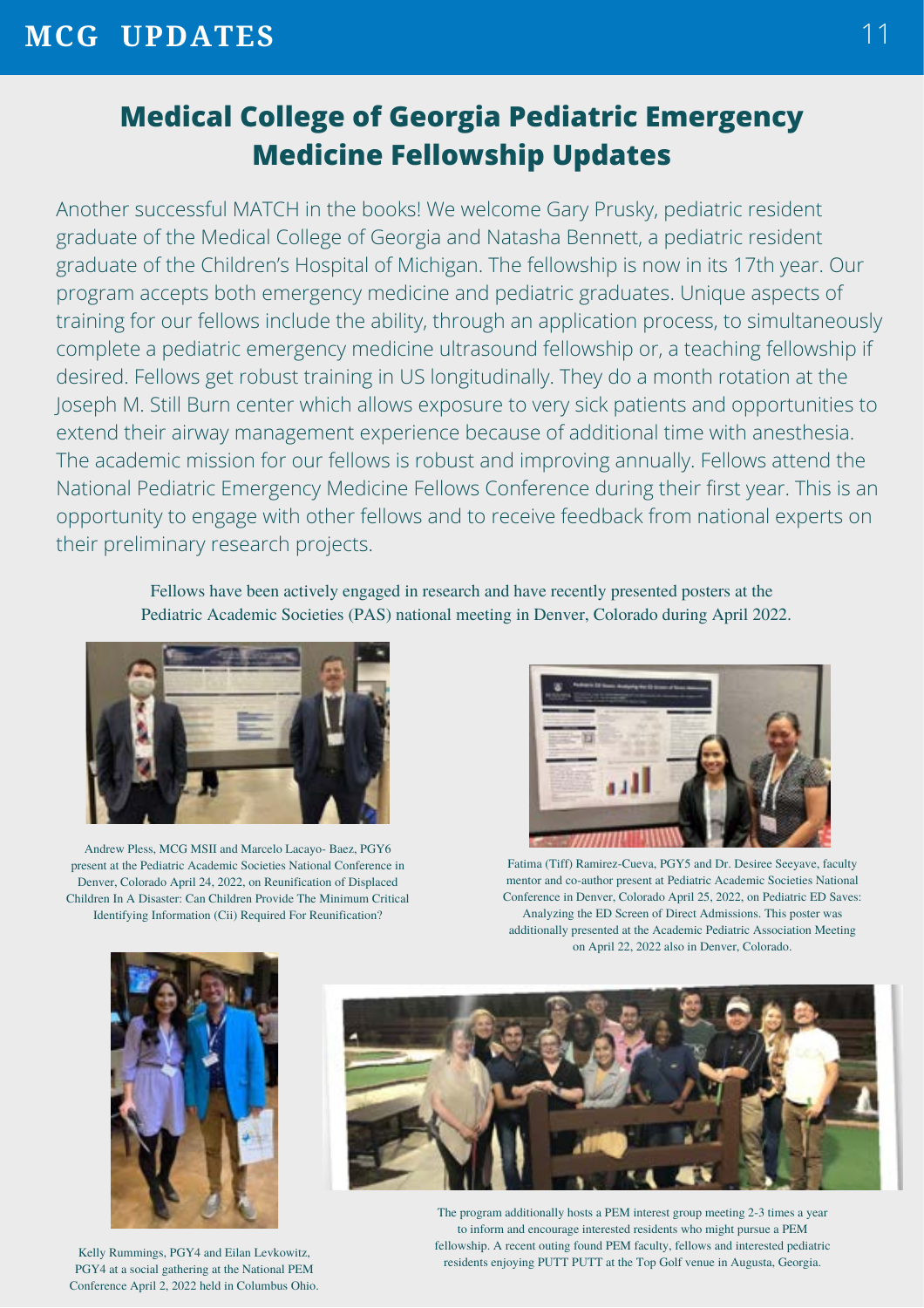## **MCG UPDATES**

## **Medical College of Georgia Emergency Medicine Residency Updates**

## **Welcome Emergency Medicine** Residency Class of 2025







ed Services Unive

of the Health Sciences

Samuel Lyon **Harvard University** 



**Brendan Miccio** Lake Erie College of<br>Osteopathic Medicine



Dresel University<br>College of Medicine





**Chijoke Ohamadike** 



Medical College of GA Medical College of GA University of Toledo

ersity of South<br>Ina. Greenville





Emily Serbinowski

**Aaron Walker** 

**Rocky Vista University** 

Steven Nguyen<br>Campbell University



We had a fantastic 2022 match with 14 military and civilian residents from USUHS, Drexel, USC, UNC, Temple, Harvard, Lake Erie, Campbell, University of Toledo, Rocky Vista, and of course MCG. We are very excited to have them join us as they start the final stage of their medical education.

While residency is starting for one group, it is winding down for 14 graduating heroes. This group of residents was called on during their 1st year of residency to care for patients in a pandemic. They were asked to don PAPR and protective suits and enter rooms when there was little to no information about a blooming COVID virus. They've worked tirelessly to care for the Augusta's sickest COVID patients for more than 2 years. Not only were they caring for ICU patients throughout our ED and newly created ED ICU, hospital leadership's emergency COVID plan had them providing emergency night coverage for ICUs throughout AUMC. AU EM residents also participated in a critical care Telemedicine platform that assisted regional hospitals to care for the sickest populations these small hospital had ever seen. Telemedicine emergency medicine consults saved countless lives when tertiary care capacity was unavailable and gave comfort to families all over the state.

Richard B. Schwartz MD FACEP Chairman and Professor Department of Emergency Medicine Medical College of Georgia at Augusta University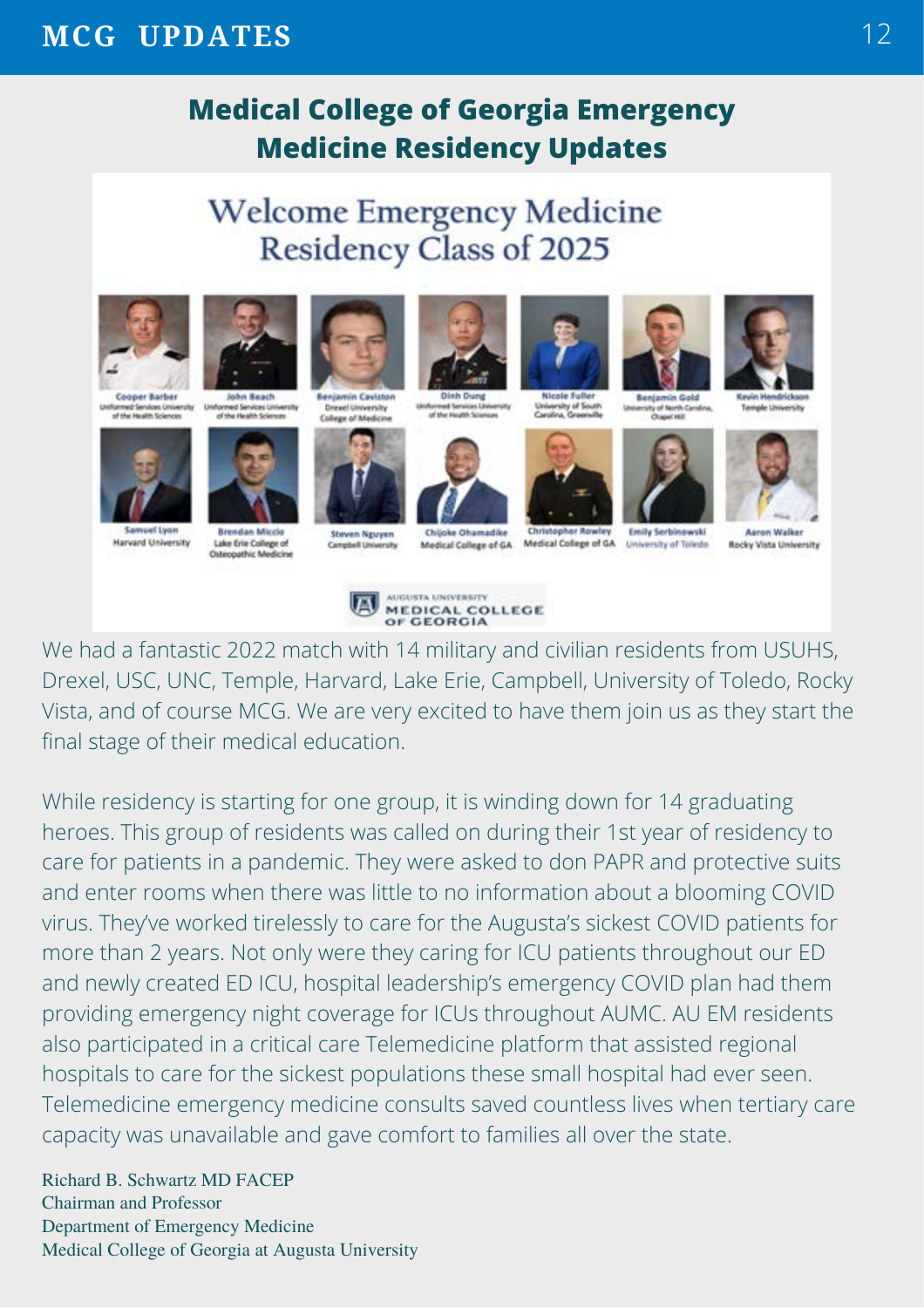#### **Pediatric Medical Facility Recognition: Improving Emergency Care for Children in Georgia**

Hospital trauma, stroke, and cardiac center designation are all rigorous programs that have the capacity to change outcomes for patients in emergencies. The state of Georgia has established all three programs under the administrative direction of the Department of Public Health, Office of Emergency Medical Services and Trauma. Additionally, the Georgia Department of Public Health, Office of Women and Children oversees the designation process for hospitals providing labor and delivery services. The designation process ensures that institutions are following established standards of care designed by respective professional organizations and additional input by state professional clinical expertise. Institutions voluntarily commit to the standards and undergo an initial approved designation and routine review to ensure that they comply. They are additionally required to submit metrics on outcomes on their efforts and select patient populations. There are often tiered designations based on the capabilities of the willing participant institutions. Ultimately, the designation process helps to ensure a coordinated, timely, safe, and appropriate delivery of care for patients who may suffer from an acute traumatic, stroke, cardiac or obstetrical event.

Although the state's trauma designation system includes Children's Healthcare of Atlanta - Egleston, Children's Healthcare of Atlanta - Scottish Rite, and Children's Hospital of Georgia, there is no established designation process to date that addresses the level of care provided at institutions seeing children in an emergency setting for medical illness or other nontrauma related cases. The National Pediatric Readiness Survey of 2013 (1) revealed that trauma designation does not necessarily confer readiness for pediatric patients presenting for any type of emergency care. (2)

Georgia has five excellent pediatric designated hospitals with pediatric emergency departments that collectively see about 350,000 children annually (50-300/daily/ED). However, data from the National Pediatric Readiness Survey of 2013 has identified that about 90% of the 30 million children who seek care in emergency settings across the country are seen in emergency departments that see less than 15 patients a day. Preparedness in the form of pediatric clinical leader presence and oversight, supportive services, adequate equipment, supplies and medications, established guidelines, policies, protocols, pediatric knowledge and skills competency evaluations, pediatric disaster preparedness, pediatric safety measures, and quality assurance, is not uniformly provided in all emergency departments seeing children. The aforementioned items are linked to improved care and outcomes for children in the emergency setting and have been expertly defined as elements related to pediatric readiness (3). Those institutions with a designated pediatric physician and /or nurse clinical leader were found to be most ready.

In 2006, the Institute of Medicine report on "Emergency Care of Children: Growing Pains" identified that emergency care for children across the nation was uneven. (4) The increasing need for public sector agencies to develop performance measures to better inform and guide organizational decisions prompted the Emergency Medical Services for Children (EMSC)

program, a federally funded program in all 50 states and territories, to establish relevant performance measures. The nine most recent performance measures of 2017, include the establishment of a pediatric medical facility recognition program. Performance Measure 04 states that by 2022, 25 percent of hospitals be recognized as part of a statewide, territorial, or regional standardized program and be able to stabilize and/or manage pediatric medical emergencies. There are only 17 states with established pediatric medical facility recognition programs. Our neighboring states of Tennessee and South Carolina are among those seventeen. Literature has supported the benefits in states with pediatric medical facility recognition programs. (5)



States with Established Pediatric Medical Recognition Programs (6)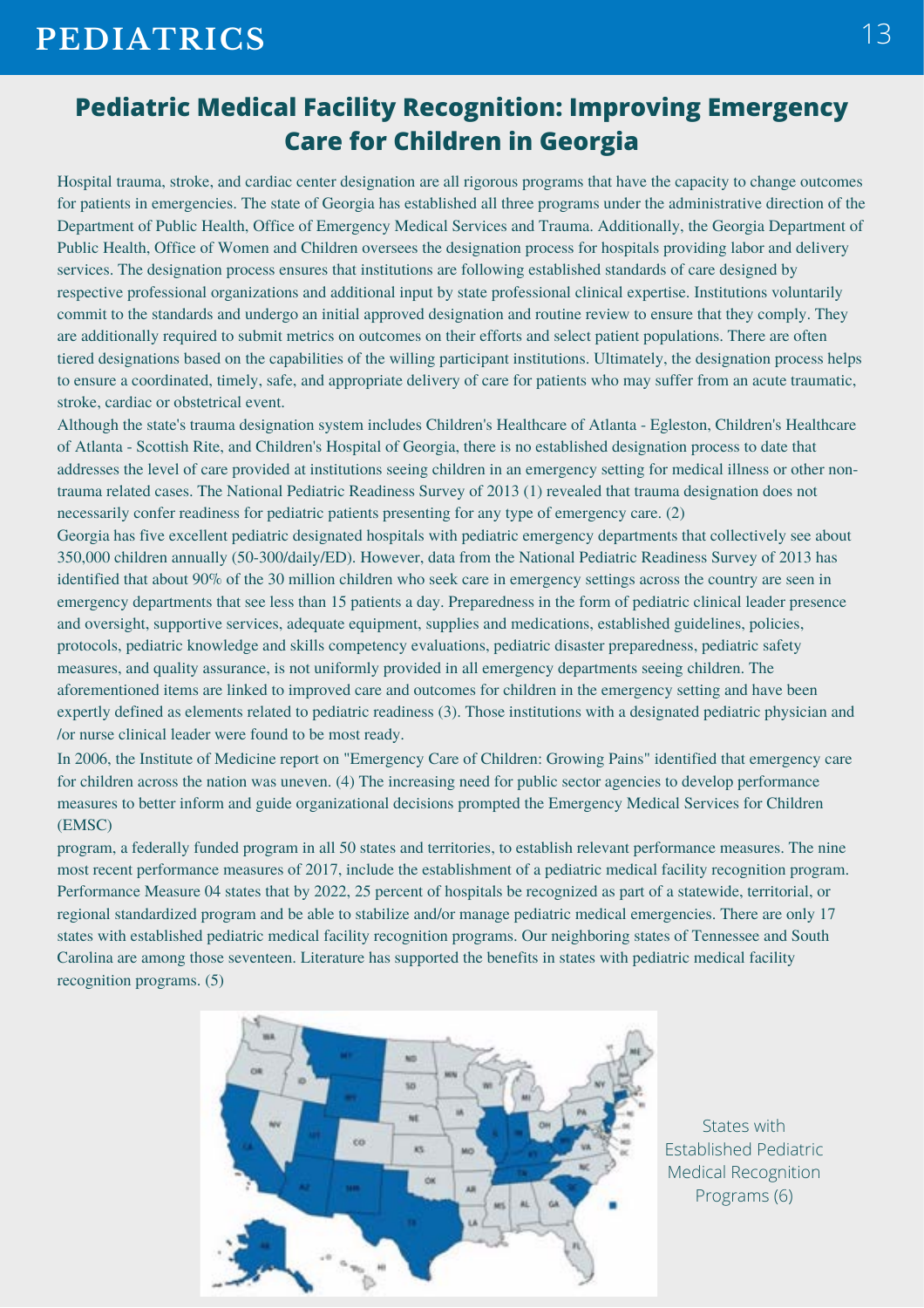In the fall of 2019, members of the Georgia Emergency Medical Services for Children Advisory Council (EMSCAC) met in Atlanta at the Department of Public Health, Office of EMS, and Trauma, with national representatives from the Health Resources and Service Administration (HRSA), and the National EMSC Data Analysis Resource Center (NEDARC) and the Emergency Medical Services for Children Innovation and Improvement Center (EIIC) to begin Georgia's quest towards implementation of a similar program. Representatives from the national program included Theresa Morrison-Quinata, Branch Chief, EMSC, HRSA, Eduardo Zamora, Research & Evaluation Specialist, NEDARC, Diane Fendya, Trauma/Acute Care Specialist, EIIC, and Rachael Atler, State Partnership Co-Lead, EIIC, and others assisted in the meeting.

As a result of this meeting, several work groups were developed. A pediatric champions workgroup (EMSC 02), a statewide skills curriculum workgroup (EMSC 04) and finally a medical facility recognition workgroup (EMSC 05). These workgroups are administratively housed under the Georgia EMSCAC.

The workgroup developed for the facility medical recognition proceeded to identify key stakeholders for the project. Representatives from various state organizations including Georgia EMSC, Georgia AAP, Georgia College of Emergency Physicians (GCEP), Georgia Pediatric Health Improvement Coalition( GA-PHIC), Georgia Hospital Association (GHA), Georgia Emergency Nurses Association, Georgia Trauma Commission, Georgia Office of Rural Health, representatives from Children's Hospital of Georgia, Children's Healthcare of Atlanta, Piedmont Columbus Regional Children's Hospital, and Atrium Health Navicent/Children's Hospital all serve as stakeholders in the process. These representatives meet monthly to help develop criteria and engage institution and organizational leadership to determine the best methods of rollout and marketing for this recognition.

A key hurdle is to initially establish the permanence of the designation process in State Rules and Regulations, which has been slated for summer of 2022. Next, and ongoing, is the development of the criteria needed to be designated as a Pediatric Readiness Center (PRC) with levels I, II, or III. The highest readiness is level I. Criteria are entering their final draft form, and efforts will be made to test and fine-tune the criteria by piloting it in various interested institutions. Then, institutions may choose to voluntarily apply for the designation process through the Office of EMS and Trauma.

| <b>Summary of Current EMSC Performance Measures</b> |                                                                                                                                                                                                                         |  |  |  |
|-----------------------------------------------------|-------------------------------------------------------------------------------------------------------------------------------------------------------------------------------------------------------------------------|--|--|--|
| <b>EMSC 01</b>                                      | The degree to which EMS agencies submit NEMSIS compliant version 3.x data to the State<br>EMS Office.                                                                                                                   |  |  |  |
| EMSC 02                                             | The percentage of EMS agencies in the state or territory that have a designated individual who<br>coordinates pediatric emergency care.                                                                                 |  |  |  |
| EMSC 03                                             | The percentage of EMS agencies in the state or territory that have a process that requires<br>EMS providers to physically demonstrate the correct use of pediatric-specific equipment.                                  |  |  |  |
| EMSC 04                                             | The percentage of hospitals with an Emergency Department (ED) recognized through a statewide.<br>lembrial or regional standardized program that are able to stabilize and/or manage pediatric medi-<br>cal emergencies. |  |  |  |
| <b>EMSC 05</b>                                      | The percentage of hospitals with an Emergency Department (ED) recognized through a statewide.<br>territorial or regional standardized system that are able to stabilize and/or manage pediatric trau-<br>ma.            |  |  |  |
| EMSC 06                                             | The percent of hospitals with an Emergency Department (ED) in the state or territory that have<br>written interfacility transfer guidelines that cover pediatric patients.                                              |  |  |  |
| EMSC 07                                             | The percent of hospitals with an Emergency Department (ED) in the state or territory that have<br>written interfacility transfer agreements that cover pediatric patients.                                              |  |  |  |
| EMSC 08                                             | The degree to which the state or territory has established permanence of EMSC in the state or<br>territory EMS system.                                                                                                  |  |  |  |
| EMSC 09                                             | The degree to which the state/territory has established permanence of EMSC in the state/<br>territory EMS system by integrating EMSC priorities into statutes/regulations.                                              |  |  |  |

**January 3014** 

What does this mean for families, community physicians, emergency medical services personnel, and emergency departments? The hope is that through a designation process, care for children will become more equal, whether urban or rurally situated. Clear tier designation allows pre-hospital personnel to understand better the availability of appropriate pediatric resources and capable personnel. Families and community physicians can feel more confident and understand better the level of care provided at any emergency department that may choose to undergo the designation because of the rigorous process and criteria that will need to be met. Clinicians in the emergency department may be encouraged to know that their hospital supports the enhancement of caring for children and can expect better policies and protocols, training, and equipment provisions for providers.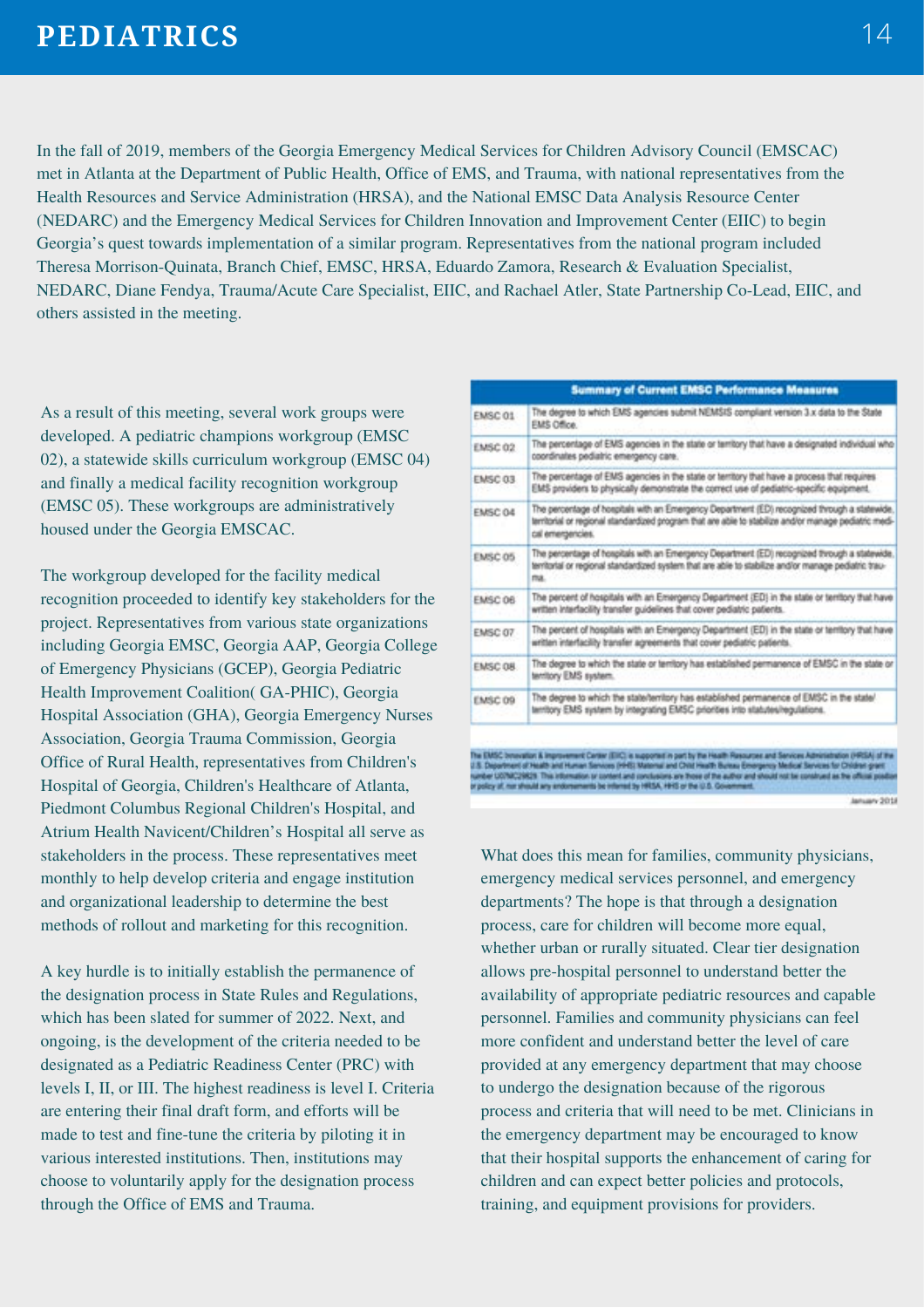Data from the pediatric readiness survey (https://www.pedsready.org/) indicates that Georgia does well. In 2013, the overall and median readiness score for participating hospitals in Georgia was 71% (national median was 69%). There is still work to be done; often in the readiness elements of pediatric disaster preparedness and the presence of a nurse/physician leader. Ensuring that daily care for children is done well ensures improved morbidity and mortality and will hopefully make the state better prepared when a disaster strikes affecting children disproportionately. The "time is now" to strengthen collective knowledge about this program and encourage support for its adoption and ultimate success. The 2021 survey has yet to release the national results for an update on each state's level of readiness. Hopefully, Georgia is still making progress in the emergency care of children.

Please do not hesitate to reach out for more information by contacting myself as chair of the Georgia EMSCAC or the Office of EMS and Trauma.

Natalie E. Lane, MD Chair, Georgia Emergency Medical Services Advisory Council nlane@augusta.edu M 706-833-5407

Michael B. Johnson, MS, NRP Deputy Director, Office of EMS, Systems of Care Georgia Department of Public Health Division of Health Protection 1680 Phoenix Blvd / Suite 200 / Atlanta, GA 30349 Office / 770-996-3133

References:

1. A National Assessment of Pediatric Readiness of Emergency Departments Marianne Gausche-Hill, MD; Michael Ely, MHRM; Patricia Schmuhl, BA; Russell Telford, MA; Katherine E. Remick, MD; Elizabeth A. Edgerton, MD, MPH; Lenora M. Olson, PhD, MA, JAMA Pediatr. 2015;169(6):527-534. 2. Pediatric emergency department readiness among US trauma hospitals Remick, Katherine MD; Gaines, Barbara MD; Ely, Michael; Richards, Rachel MStat; Fendya, Diana MSN; Edgerton, Elizabeth A. MD, Journal of Trauma and Acute Care Surgery, Volume 86(5), May 2019, p 803-809 3. Pediatric Readiness in the Emergency Department, Katherine Remick, MD, FAAP, FACEP, FAEMS; Marianne Gausche-Hill, MD, FAAP, FACEP, FAEMS;Madeline M. Joseph, MD, FAAP, FACEP; Kathleen Brown, MD, FAAP, FACEP; Sally K. Snow, BSN, RN, CPEN; Joseph L. Wright, MD, MPH, FAAP, Ann Emerg Med. 2018;72:e123-e136. 4. Emergency Care for Children: Growing Pains, Institute of Medicine of the National Academies, 2007 5. Statewide Pediatric Facility Recognition Programs and Their Association with Pediatric Readiness in Emergency Departments in the United States Travis M Whitfill, Katherine E Remick, Lenora M Olson, Rachel Richards , Kathleen M Brown, Marc A Auerbach, Marianne Gausche-Hill, J Pediatr, 2020 Mar;218:210-216 6. https://emscimprovement.center/collaboratives/frc/ accessed April 1, 2022.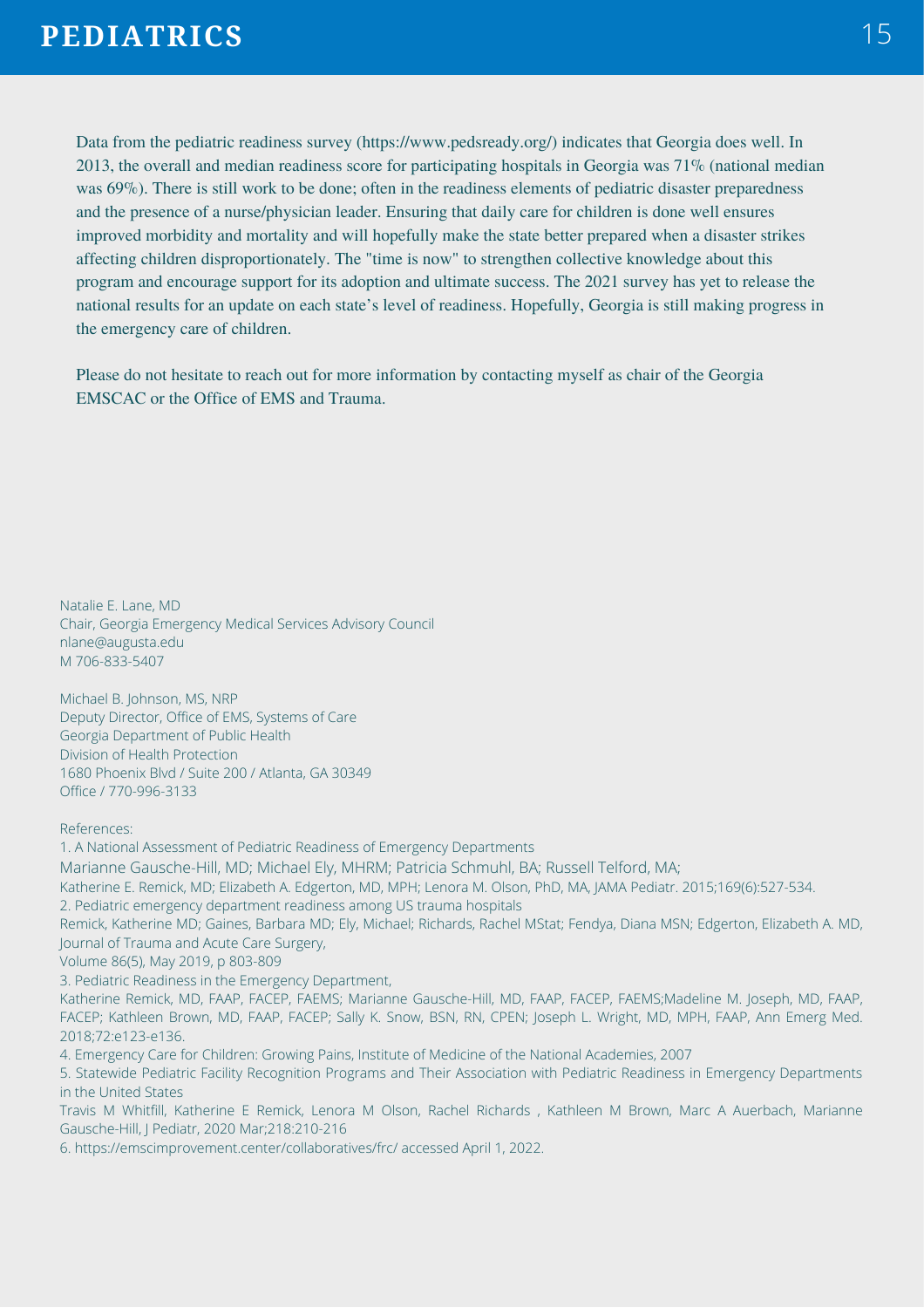## **Northeast Georgia Health Systems and Georgia Emergency Department Services**

It's a season of growth and expansion for Northeast Georgia Health Systems (NGHS) and Georgia Emergency Department Services (GEDS). We are excited for our first class of emergency medicine residents coming in July. Our 12 new residents – many of whom have ties to Georgia –will be working at our Gainesville and Braselton campus emergency departments. This has been a number of years in development and in preparation GEDS has hired a number of fellowship-trained physicians to build out the faculty including Josh Mugele (Disaster Medicine), Sid Nagrani (Simulation), Anitha Mathew (Research), Kartik Shah (Toxicology), Spencer Masiewicz (EMS), Grace Dion (Ultrasound), Jonathan Snyderman (Ultrasound), Jordan Dow (Ultrasound), and Hersh Mathur (residency trained in both Internal Medicine/Pediatrics and Emergency Medicine). We firmly believe that the combination of a community hospital environment, high-volume and high-acuity emergency departments, and a strong democratic group of faculty will be an ideal environment for training strong emergency medicine physicians.

#### In other news:

- We are approaching our 1-year  $\bullet$ anniversary of implementing our MAT program for opioid use disorder at our primary Gainesville Campus. It's been a slow ramp-up, but we have seen increasing buy-in from our ED providers, our psychiatry colleagues who see our patients in follow-up, and from our community.
- GEDS continues to move ahead with our strategy to staff all of our emergency departments with board certified EM physicians and to that end we continue to aggressively hire qualified applicants who are willing to work in some of our more rural sites (GEDS staffs the emergency departments in Gainesville, Braselton, Lumpkin, Barrow, and Habersham).
- We have broken ground on a new stateof-the art emergency department in Gainesville, which will be completed in about four years. The new emergency department is one of the largest expansions in the state of Georgia and will increase our emergency department capacity substantially.
- GEDS continues to expand its observation capabilities, and in addition to emergency run observation units at Gainesville and Braselton we are exploring obs units at our more rural sites in Lumpkin and Barrow.
- NGHS in Gainesville is currently a level 2 trauma center, but we are actively seeking a level 1 certification, bolstered by our surgery residency as well as new additions to the trauma service as well as other subspecialty services.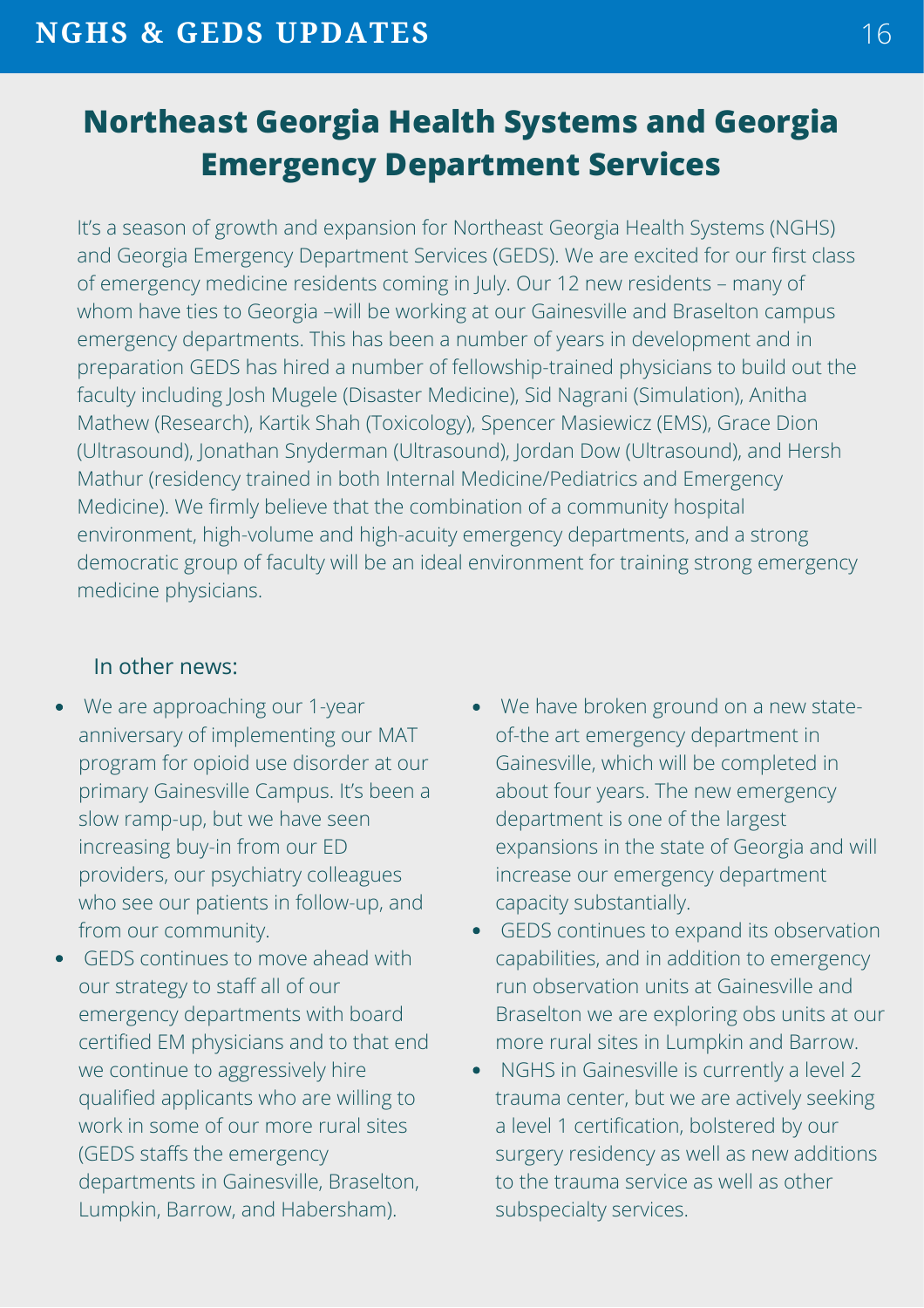# **Toxicology Case of the Month: A Stimulating Encounter**

#### *Andres Guzman-Soto, MD, Cristina Flores, MD, Mark Layer, MD, Melissa Gittinger, DO FACMT*

**HPI:** You are working a morning shift when a 23-year-old male with a prior history of depression and methamphetamine abuse presents to the ED reporting ingestion of 20 tablets of 200mg caffeine several hours ago in a suicide attempt. He reported feeling depressed and suicidal as the effects of his recent methamphetamine use were wearing off. As time passed from the time of ingestion, he began to develop a sensation of palpitations, a rapid heart rate, dizziness, and unsteadiness, prompting his roommate to call EMS. Initial evaluation by EMS revealed a heart rate greater than 200; they administered 5 mg of Versed (for agitation), 4 mg of Zofran, and transported him to the your ED.

**Physical Exam:** On arrival, the patient's physical exam was most notable for his persistent tachycardia (now in the 160s) and anxiety, but he was normotensive and without hyperthermia.



A 12-lead EKG was taken on arrival, notable primarily for a regular, narrow-complex tachycardia at 168 BPM, and an incomplete RBBB.

#### Blood and urine testing were obtained, and relevant results are shown:

| Na.             | 141          |
|-----------------|--------------|
| K               | 2.4          |
| C1<br>T.        | 104          |
| CO <sub>2</sub> | 19           |
| AG              | 18           |
| Gluc            | 168          |
| <b>BUN</b>      | $12^{\circ}$ |
| Сr              | 1.0          |
| Ca              | 9.6          |
| AST             | 16           |
| ALT.            | 5            |

| (Urine) Amphetamine | Detected   |
|---------------------|------------|
| <b>Barbiturates</b> | None       |
| Benzodiazepines     | Detected   |
| Cannabinoid         | None.      |
| Cocaine             | None       |
| Opiates             | None       |
| Methadone           | None       |
| Fentanyl            | None       |
| (Serum) Ethanol     | <10        |
| Acetaminophen       | <10        |
| Salicylate          | $\leq 2.5$ |
| Caffeine            | Pending    |

## **ED Initial Evaluation:**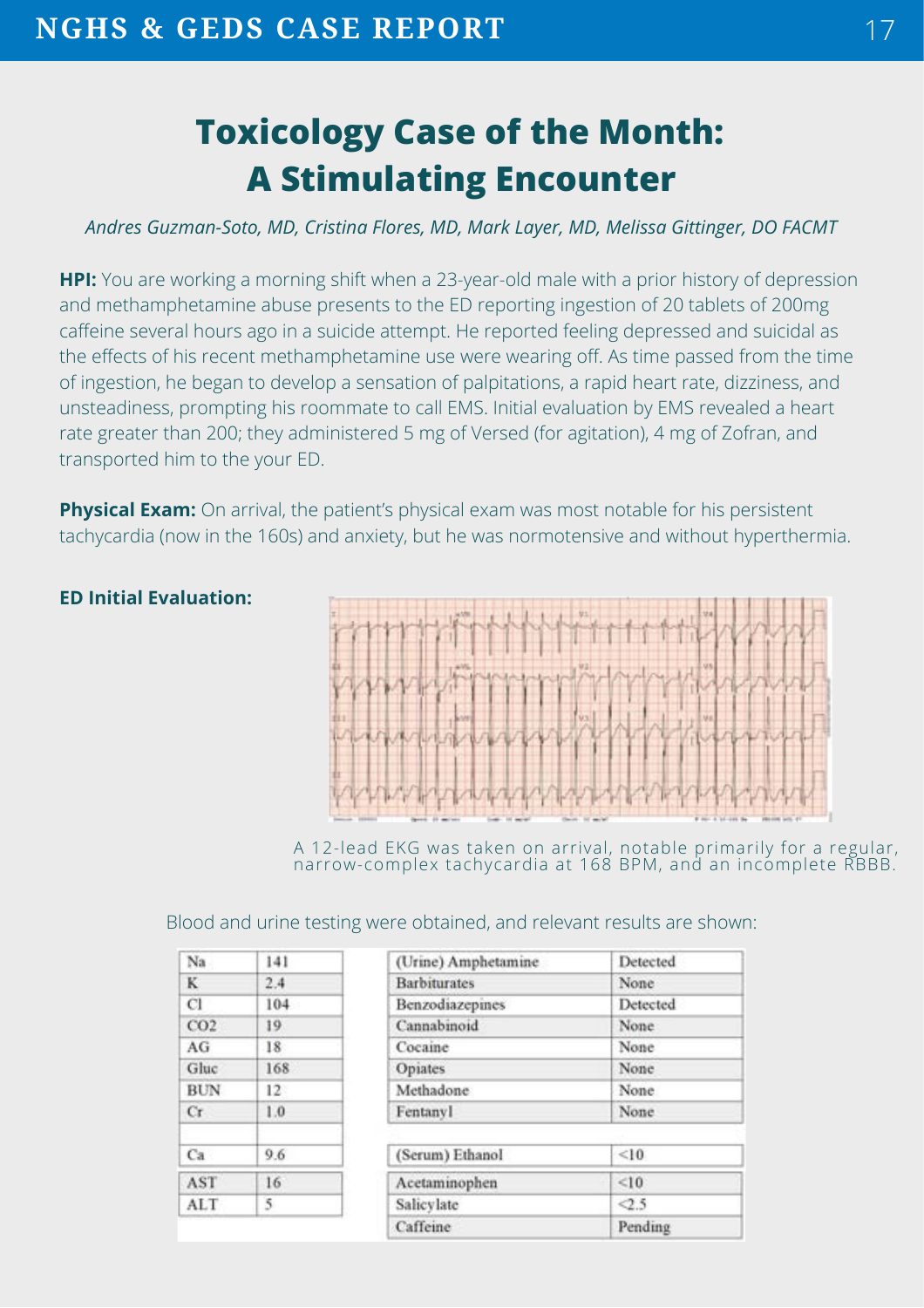#### **Emergency Department Course:**

Initially, the patient was normotensive with a normal mental status, denied chest pain, and did not demonstrate ischemic changes on EKG. He was given multiple rounds of benzodiazepines and copious IV fluids, but exhibited minimal improvement in his heart rate.

As you determine your ongoing management of this patient, you consider the following questions:

Q1: Should I give Adenosine (as per ACLS guidelines) for narrow-complex tachycardia?

A1: Adenosine is likely to be ineffective in the treatment of caffeine toxicity. Caffeine is a methylxanthine (related to theophylline) and inhibits adenosine receptors. ACLS protocols should be followed in an undifferentiated patient, but in known caffeine or methylxanthine overdose, patients may be refractory to traditional methods of cardioversion and require alternative therapies. Adenosine will likely be ineffective in a caffeine overdose, given its short half-life and the blockade of its receptor by caffeine.

Throughout his stay in the ED, the patient's tachycardia persisted, and he began to develop episodes of hypotension. He was given a 100J shock by synchronized cardioversion, and aggressive IV fluid hydration, with no significant response. Multiple PVC's were seen on the cardiac monitor. A second 12-lead EKG was obtained (above), remarkable for a regular, wide complex tachycardia with frequent PVCs. At this time toxicology was consulted and suggested initiation of an esmolol infusion to treat this patient.

Q2: Why is esmolol recommended in a hypotensive patient?

A2: At therapeutic doses, caffeine indirectly causes beta-1 (increased HR/contractility) and beta-2 adrenergic (vasodilation) stimulation through increased norepinephrine release. In significant overdose, these beta-2 effects can cause peripheral vasodilation and hypotension minimally AST 16 Acetaminophen <10

ALT 5 Salicylate <2.5

Caffeine Pending

responsive to IV fluids. Esmolol, a short-acting beta-adrenergic receptor antagonist, acts primarily on beta-1 receptors to decrease the heart rate, but has competitive beta-2 antagonist activity as dosing increases. With beta-2 blockade, systemic vascular resistance increases, and blood pressure rises proportionally.

Secondly, in stimulant overdose with severe tachycardia, a patient can exhibit dramatic rate-related reductions in cardiac output ( $CO = SV \times HR$ ), particularly when their maximum physiologic heart rate (220 – age) is exceeded, which esmolol further helps to correct.

Q3: This patient is hypokalemic. Why is this and should I replace his Potassium?

A3: The previously discussed beta-2 stimulation from his large caffeine ingestion caused an intracellular potassium shift. Because the observed hypokalemia is redistributive in nature, no replacement is required acutely. There is no significant total body potassium loss, and aggressive replacement could cause rebound hyperkalemia and fatal dysrhythmias as the initial toxicity resolves. Prior studies report that replacing a potassium level of 2.5 mmol/L could result in significant hyperkalemia within a period of 3.5 hours in the setting of redistributive hypokalemia.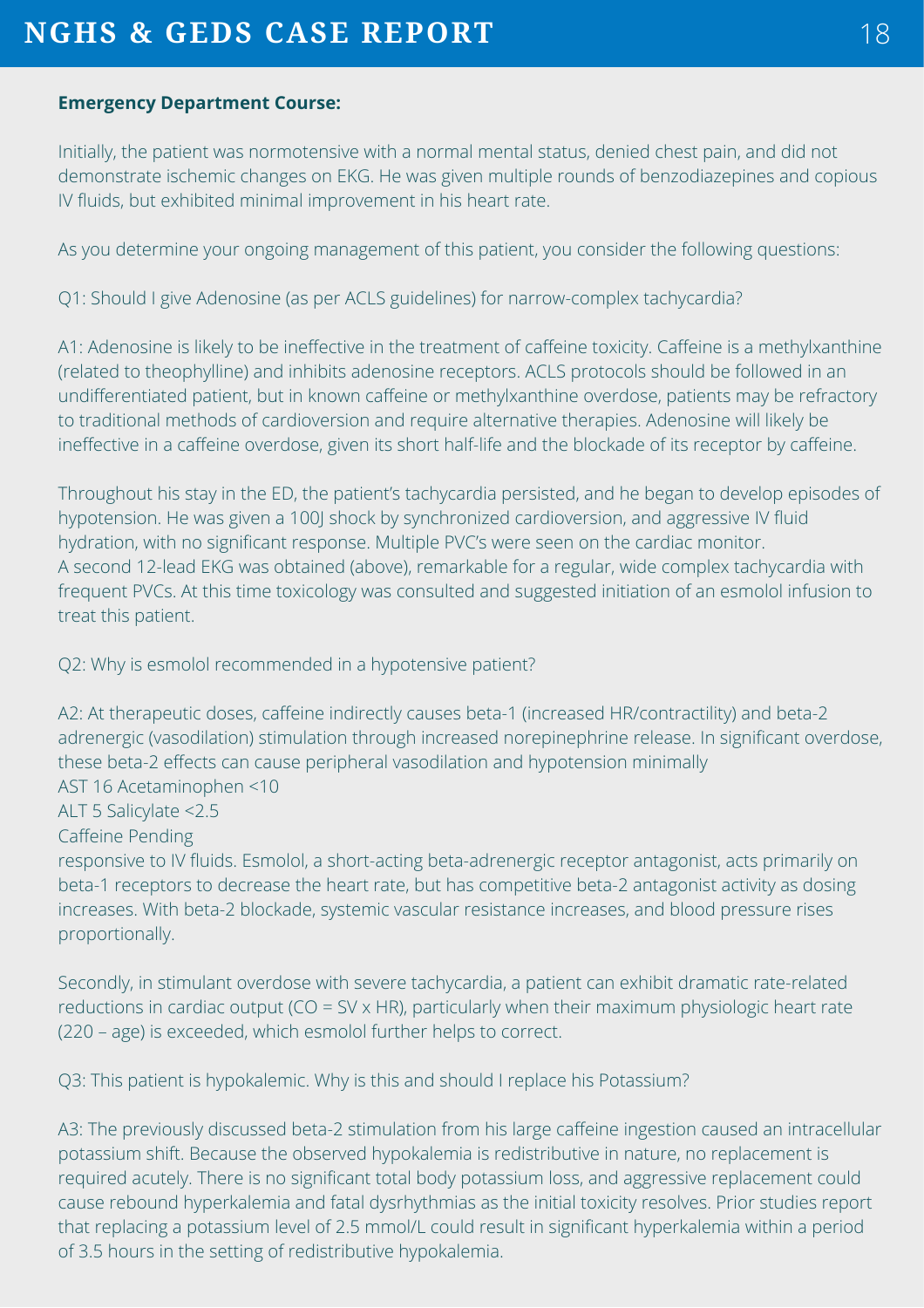#### **Hospital Course:**

An esmolol drip was started at 50mcg/min. The patient's blood pressure and heart rate improved rapidly after esmolol was started, multi-dose activated charcoal was given, and he was admitted to the MICU. He was weaned off the Esmolol drip over the course of 24 hours. Repeat lab work during the patient's hospital stay was remarkable for correction of hypokalemia, to 3.4 by day 2, and 4.2 by day 3. Although supplemental potassium was given, no significant rebound hyperkalemia was seen. The caffeine level was still pending at the time of discharge and later returned at >90 mg/L (with a "therapeutic" range of 5-20mg/L).

Psychiatry determined the patient's suicide attempt to be likely secondary to methamphetamineinduced psychosis rather than organic suicidal ideation. The patient was discharged on hospital day 3 feeling well and with stable vital signs.

Q3: What are the toxic and lethal oral doses for caffeine?

A3: Toxicity can be seen above the therapeutic dose of 20 mg/kg (1400mg for a 70kg adult, or about 5 x 16oz cups of Starbucks coffee). The lethal oral dose is approximately 150-200mg/kg (10.5 grams for a 70kg adult).

#### **Caffeine Info - Pharmacokinetics:**

Caffeine has near-100% oral bioavailability. Peak concentration occurs 30 to 60 minutes after oral intake. It has a relatively low volume of distribution (Vd) at 0.6 L/kg, and relatively low protein binding at 36%. These characteristics make it an ideal candidate for removal by hemodialysis in life threatening ingestions.

#### **Caffeine Info – Management Highlights:**

As with any significant poisoning, the patient's airway, breathing, and circulation should first be evaluated and supported. Decontamination by multiple dose activated charcoal is recommended for elimination of methylxanthines both by limiting initial GI absorption, and removing caffeine during its enterohepatic recirculation.

Benzodiazepines are recommended for agitation, seizures, and anxiety, and can also help generally decrease adrenergic stimulation. Lorazepam is preferred due to the long acting nature of methylxanthines. Seizures may be refractory to treatment, and escalation to barbiturates (or propofol, if hemodynamics permit) should not be delayed if seizures persist. Phenytoin and Fosphenytoin are notably contraindicated in methylxanthine-induced seizures, as they have been shown to shorten time to seizures and increase mortality without providing any anti-epileptic benefit in these patients.

The primary cardiovascular effect of hypotension is caused by beta adrenergic agonism, and therefore vasopressors with alpha-adrenergic agonist activity such as phenylephrine are recommended. As described above, a short-acting beta-adrenergic antagonist such as esmolol is also recommended to treat rate-related and vasodilation-induced hypotension.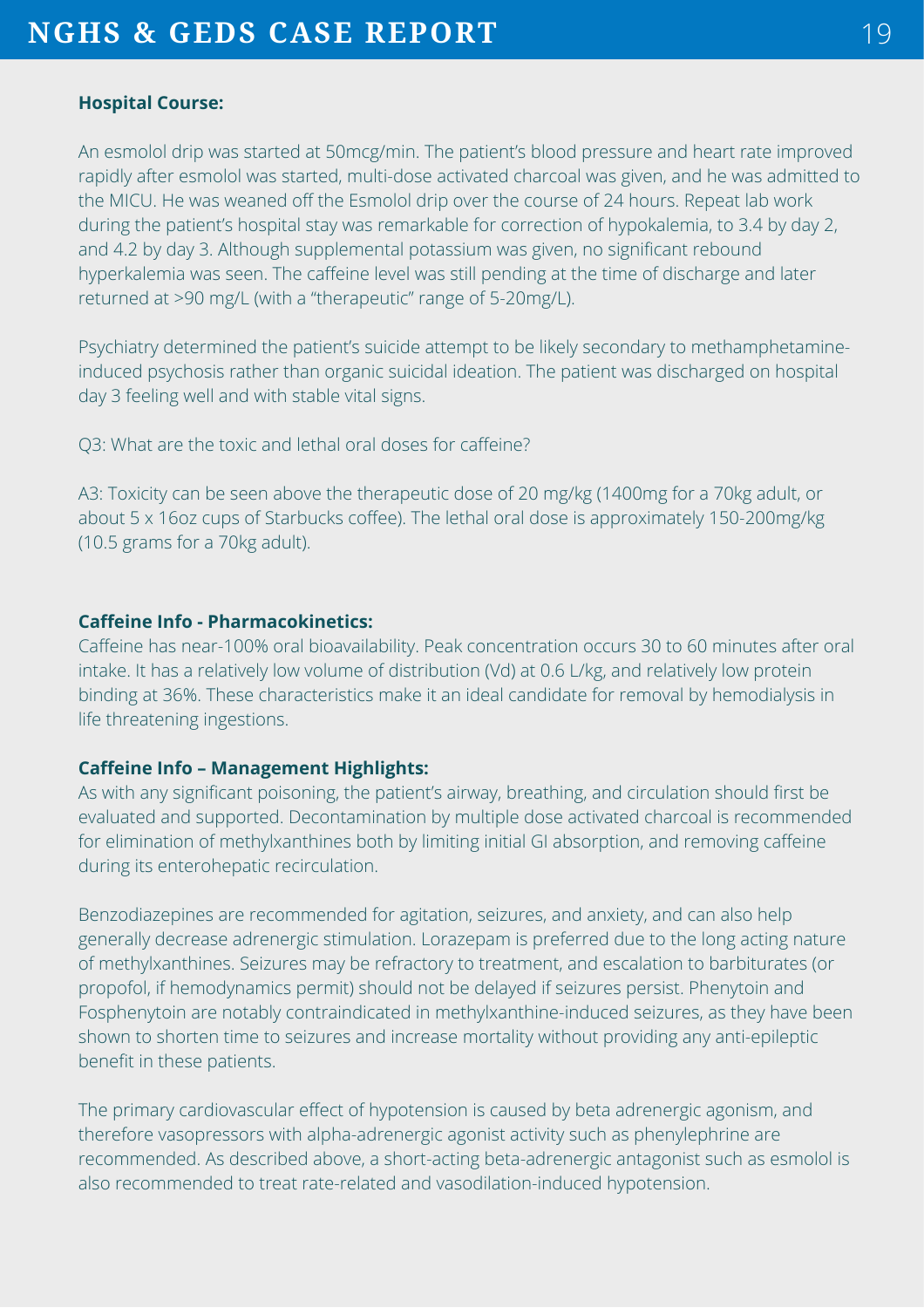For managing SVT in a case of known methylxanthine toxicity, adenosine and electrical cardioversion may be ineffective. Benefits from adenosine are expected to be transient, as methylxanthines block adenosine receptors long after the adenosine is metabolized. As in many cases of toxin-induced dysrhythmia, electrical cardioversion may similarly only provide temporary improvement to ongoing cardiac toxin stimulation.

For methylxanthine-induced vomiting, which can be severe and prolonged, ondansetron is recommended; however, the QTc should be monitored for prolongation, as this can be exacerbated by intracellular potassium shifting as described above.

#### **Caffeine Info – Dialysis:**

Finally, enhanced elimination by hemodialysis should be considered in patients with persistent seizures, life-threatening dysrhythmias, shock, increasing methylxanthine concentrations or those above 100 mg/L, or clinical deterioration despite appropriate treatment. Methylxanthines are optimal for hemodialysis due to their relatively low volume of distribution and protein binding.

#### 1. Extracorporeal xenobiotic removal is recommended if:

a. Serum theophylline or caffeine concentration >100 mg/L (555 mmol/L).

- b. Seizures are present.
- c. Life-threatening dysrhythmias are present.
- d. Shock is present.
- e. Theophylline or caffeine concentration is rising despite optimal treatment.
- f. Clinical deterioration occurs despite optimal therapy.
- 2. Extracorporeal xenobiotic removal is suggested if:
	- a. Theophylline or caffeine >60 mg/L (333 mmol/L) in chronic exposure.
	- b. The patient is <6 months or >60 years of age and the theophylline or caffeine >50 mg/mL (278 mmol/L in chronic exposure.
	- c. Gastrointestinal decontamination cannot be performed.

#### References:

Comprehensive Evaluation and Treatment. In: Olson KR, Anderson IB, Benowitz NL, Blanc PD, Clark RF, Kearney TE, Kim-Katz SY, Wu AB. eds. Poisoning & Drug Overdose, 7e New York, NY: McGraw-Hill;

http://accessmedicine.mhmedical.com.proxy.library.emory.edu/content.aspx?

bookid=2284&sectionid=177337821. Accessed August 16, 2019.

Mount, David B. Clinical manifestations and treatment of hypokalemia in adults. UptoDate.

- https://www.uptodate.com/contents/clinical-manifestations-and-treatment-of-hypokalemia-in-adults?
- search=clinical%20manifestations%20and%20treatment%20of%20hypokalemia&source=search\_result&selected Title=1~150&usage\_type=default&display\_rank=1. August 16 2019.

Nelson LS, Howland M, Lewin NA, Smith SW, Goldfrank LR, Hoffman RS. eds.Goldfrank's Toxicologic Emergencies, 11e New York, NY: McGraw-Hill;

http://accessemergencymedicine.mhmedical.com.proxy.library.emory.edu/content.aspx? bookid=2569&sectionid=210256528. Accessed August 16, 2019.

Schaefer M, Link J, Hannemann L, Rudolph KH. Excessive hypokalemia and hyperkalemia following head injury. Intensive Care Med 1995; 21:235.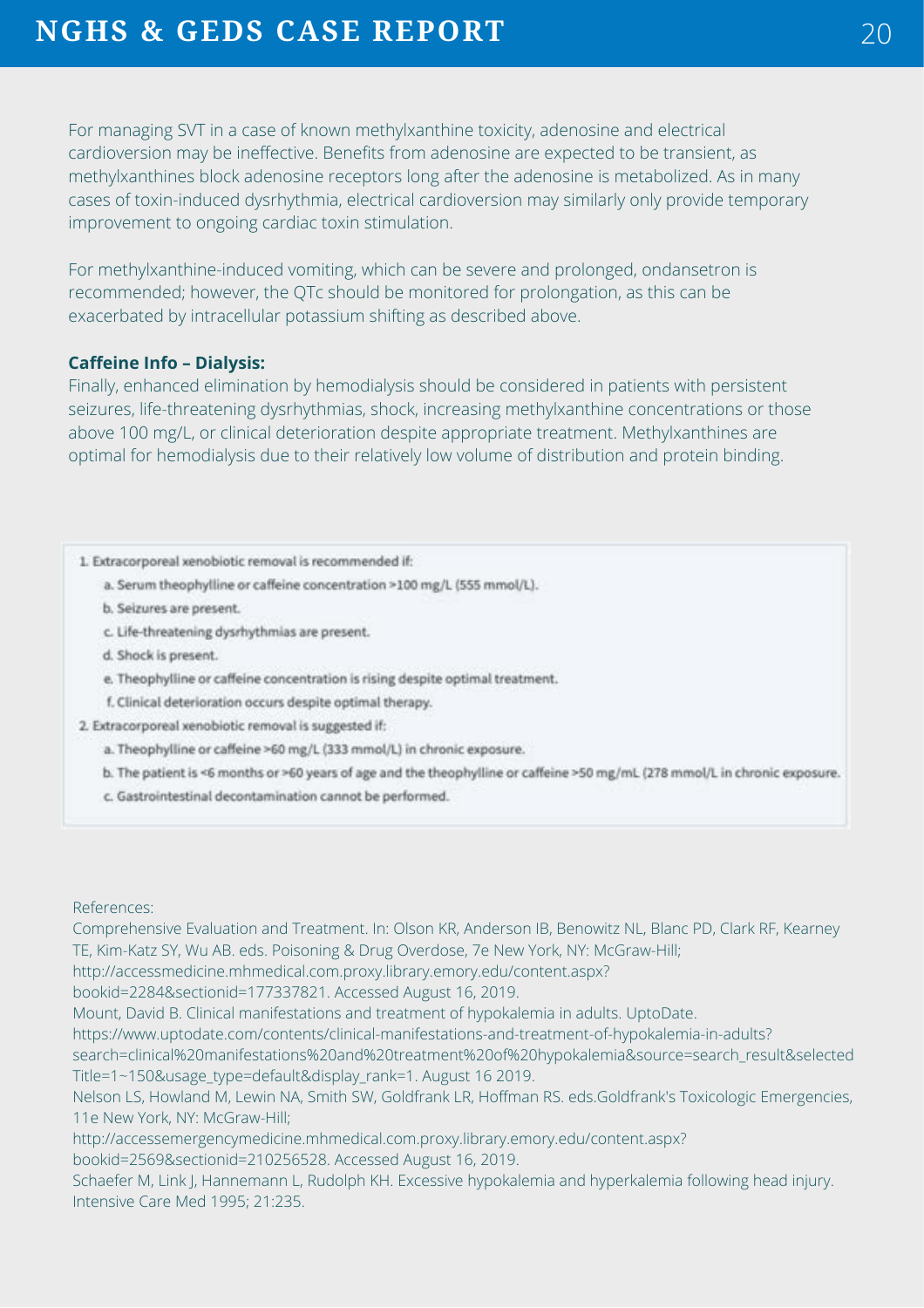## **GCEP EVENTS**

## 2022 RURAL EMERGENCY PRACTICE CONFERENCE

The 2022 Rural Emergency Practice Conference happened on February 19th and 20th in Savannah, GA. This was the best conference yet, with our 167 attendees welcoming a return to a fully in-person conference. We owe a huge thanks to all of the instructors that volunteered their time to make this conference a success.

The focus of the conference this year was care of the critically ill. Rural providers were frequently tasked with prolonged care of critical patients in the emergency department, as transfers became increasingly challenging during the pandemic. Topics including ventilator management, intubations, DKA care, vent weaning, cardiac arrest, renal failure, and epilepsy were all covered.

The Critical Care Rodeo procedure course had hands-on teaching for a variety of procedures and cases. Advanced airway techniques, ultrasound skills, air transport, sedation, and ventilator management were all covered. Attendees got hours of instruction in these skills with providers from across the state.

One of the highlights of the course was the 2nd annual "Cases n' Beer" with our MC Max Bursey. This interactive quiz show was held at Service Brewing Company. A great time was had by all, with the opportunity to learn about some advanced medical topics while having a drink at the brewery. The combination of some hard questions about critical care and some nice cold beer was enjoyed by all.







We look forward to the 2023 Rural Emergency Practice Conference to be held in Augusta, GA. It promises to be even bigger and better than ever before. There will be a huge procedure lab, more excellent lectures, and the next Cases n' Beer will be our largest ever. We can't wait to see you there!

- Dr. Daniel McCollum, MD

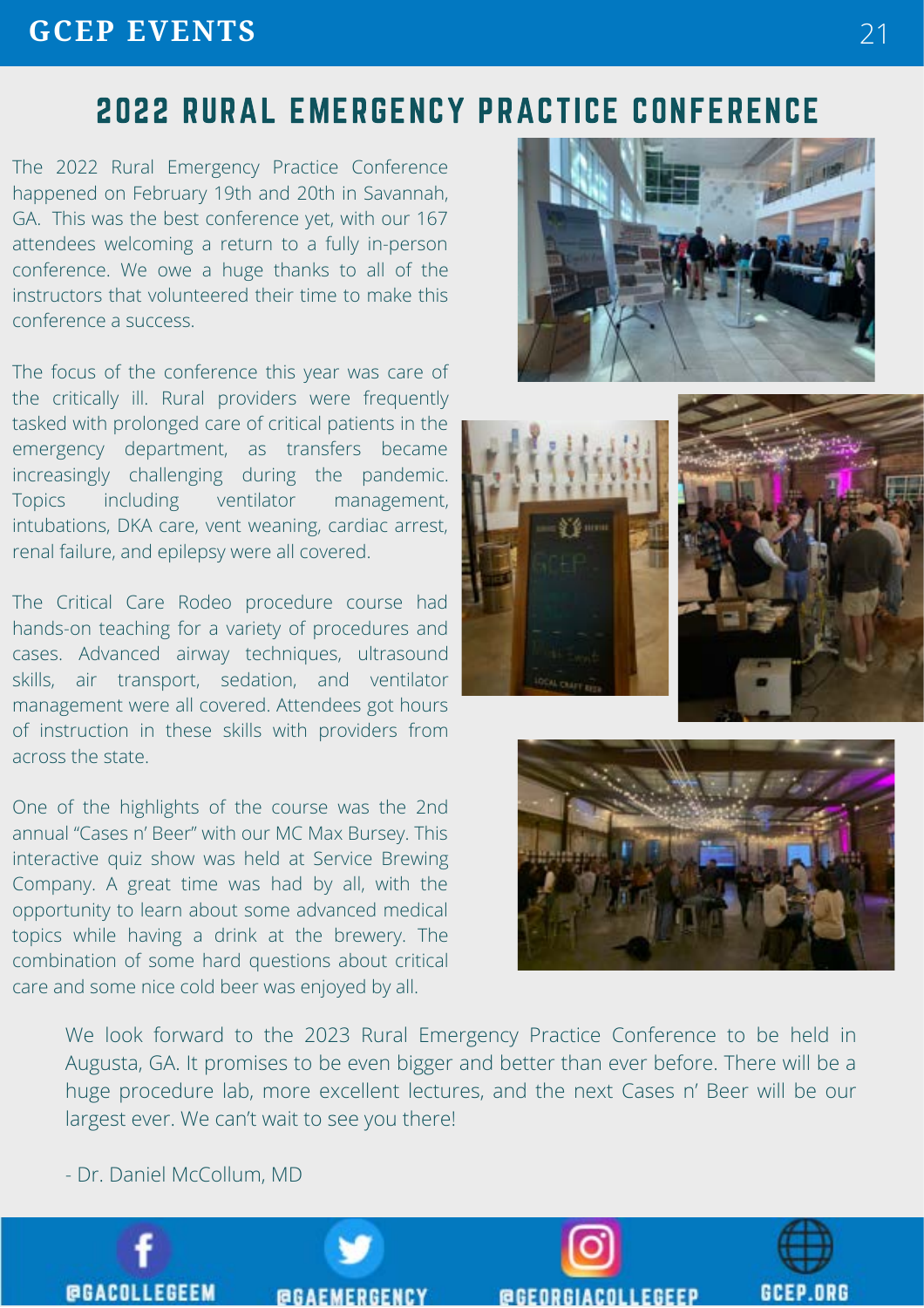## **GCEP EVENTS** 22





# **GEORGIA EMERGENCY MEDICINE LEADERSHIP & ADVOCACY CONFERENCE**

Thursday, December 1 - Friday, December 2 2022 The Ritz-Carlton Lake Oconee - Greensboro, GA







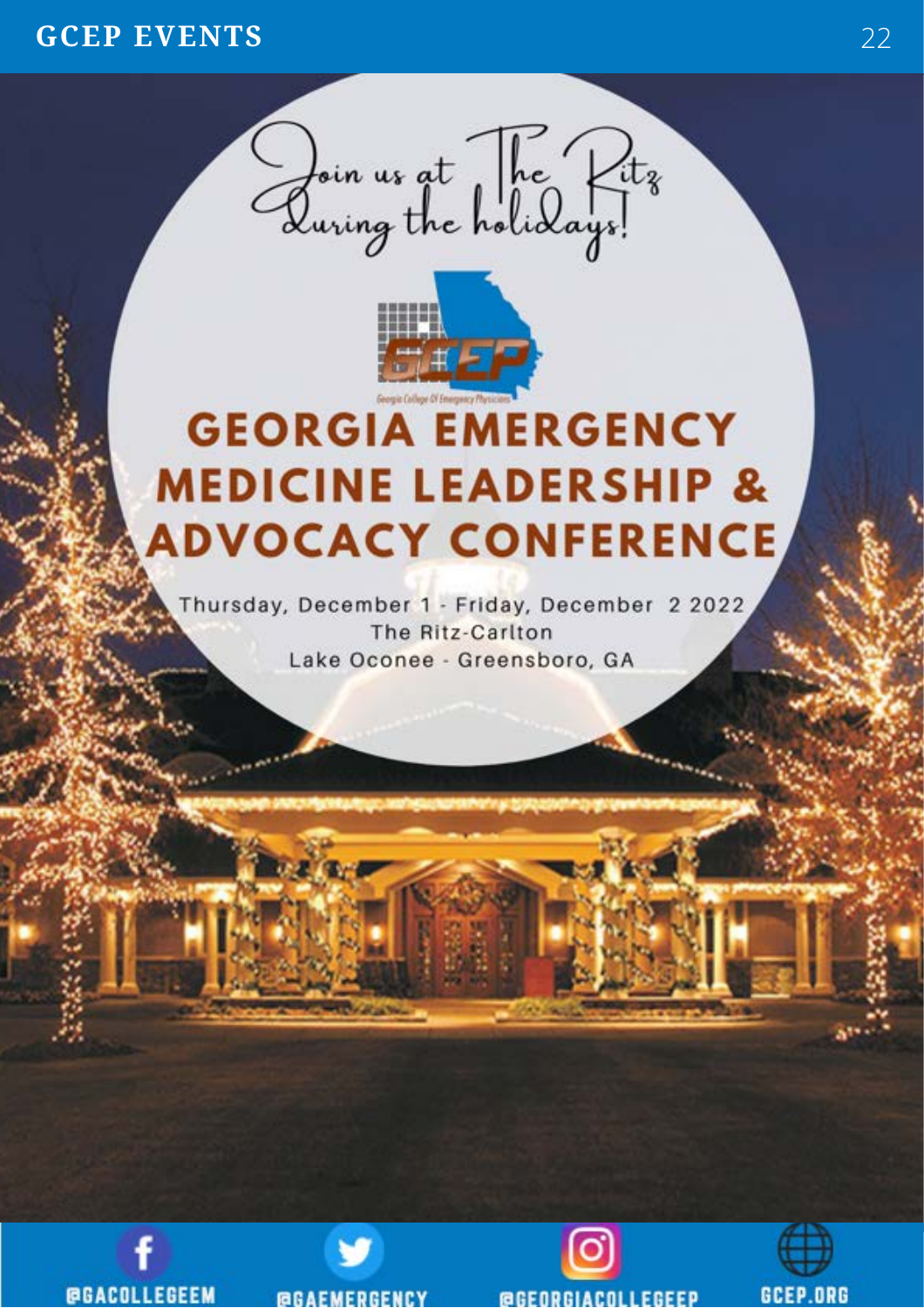Save The Datel

# 2023 Rural Emergency<br>Practice Conference

# Feb. 25-26, 2023 | Augusta, GA



Save the date for a hands-on, interactive course featuring world-class lectures, a chance to ask the experts, and a live emergency procedures course!

at Augusta University

1) Ultrasound Lab - practice your hands-on Point of Care Ultrasound (POCUS) skills for Ultrasound Education. This state of the art lab will provide a unique opportunity to practice ultrasound skills using simulators, phantoms and live patients.





2) Live Tissue Lab - practice your life saving procedural skills in a live tissue lab. This lab will include high acuity, low volume invasive procedures that can save lives in the ER. This lab will be limited in the number of participants.

3) Cadaver Procedure Lab -practice commonly performed procedures in the cadaver lab: including central venous access, paracentesis, nerve blocks, suturing, etc. This lab may be limited in the number of participants.



4) Simulation Lab - practice your medical decision making in a state of the art simulation lab at Augusta University. You will have the opportunity to work through several cases using your life saving and medical diagnostic skills.

**@GACOLLEGEEM** 

**@GAEMERGENCY**